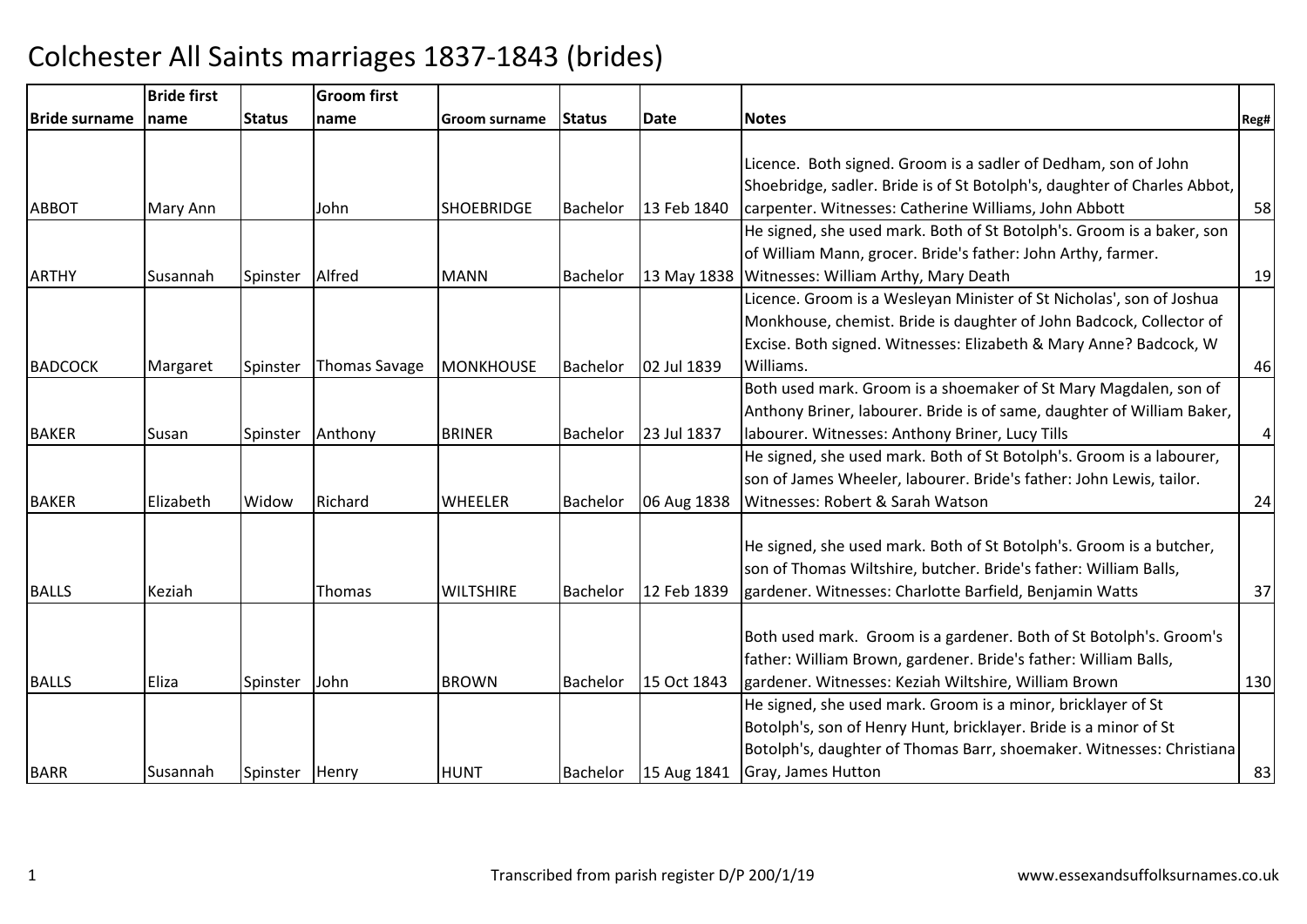|                      | <b>Bride first</b> |                 | <b>Groom first</b> |                |                 |             |                                                                                                                                                                                                           |      |
|----------------------|--------------------|-----------------|--------------------|----------------|-----------------|-------------|-----------------------------------------------------------------------------------------------------------------------------------------------------------------------------------------------------------|------|
| <b>Bride surname</b> | Iname              | <b>Status</b>   | <b>Iname</b>       | Groom surname  | <b>Status</b>   | Date        | <b>Notes</b>                                                                                                                                                                                              | Reg# |
|                      |                    |                 |                    |                |                 |             | Licence. Both signed. Groom is a butcher of St Botolph's, son of                                                                                                                                          |      |
|                      | Anna Maria         |                 |                    |                |                 |             | George Cater, butcher. Bride is of Frating, daughter of James Barr,                                                                                                                                       |      |
| <b>BARR</b>          | Emma               | Spinster        | William            | <b>CATER</b>   | <b>Bachelor</b> | 27 Dec 1842 | tanner? Witnesses: Emma Cater, James Vince                                                                                                                                                                | 116  |
|                      |                    |                 |                    |                |                 |             | He signed, she used mark. Both of St Botolph's. Groom is a draper, son                                                                                                                                    |      |
|                      |                    |                 |                    |                |                 |             | of John Gilson, paper maker. Bride is daughter of James Lloyd,                                                                                                                                            |      |
| <b>BARTON</b>        | Susan              | Widow           | Samuel             | <b>GILSON</b>  | Widower         | 05 Apr 1843 | Iabourer. Witnesses: James Lloyd, Sarah Woods                                                                                                                                                             | 123  |
| BEARDWELL            | Sarah              | Spinster        | Edward             | <b>CLARK</b>   | Bachelor        | 14 Aug 1842 | He signed, she used mark. Both of St Botolph's. Groom is a grocer, son<br>of Edward Clark, shopkeeper. Bride is daughter of John Beardwell,<br>labourer. Witnesses: John Beardwell, Elizabeth Clark       | 101  |
| <b>BENNETT</b>       | Harriett           | Spinster        | Nathaniel          | <b>FISHER</b>  | <b>Bachelor</b> | 28 Oct 1838 | Both signed. Groom is a sailor of West Mersea, son of Thomas Fisher,<br>sailor. Bride is of Military Rd, St Botolph's, daughter of John Bennett,<br>Iabourer. Witnesses: James Greenleaf, Susan Meeling   | 32   |
| <b>BENNETT</b>       | Anne               | Widow           | John               | <b>JONES</b>   | <b>Bachelor</b> | 27 Oct 1839 | Both signed. Both of St Botolph's. Groom is a brickmaker, son of Owen<br>Jones, labourer. Bride is daughter of James Mothersole, maltster.<br>Witnesses: Charlotte Warren, William Fincham                | 52   |
| <b>BISHOP</b>        | Hannah             | Spinster        | George             | <b>WELHAM</b>  | <b>Bachelor</b> | 01 Nov 1840 | Both used mark. Both of St Botolph's. Groom is a bricklayer, son of<br>George Welham, labourer. Bride is daughter of Henry Bishop, stone<br>mason. Witnesses: Isaac & Caroline Newton                     | 70   |
| <b>BLOOMFIELD</b>    | Mary Ann           | Spinster        | Amos               | <b>OSBORNE</b> | <b>Bachelor</b> | 31 Aug 1842 | He signed, she used mark. Both of St Botolph's. Groom is a silk<br>weaver, son of Amos Osborne, silk weaver. Bride is daughter of Joseph<br>Bloomfield, shoemaker. Witnesses: Robert & Martha? Bloomfield | 100  |
| <b>BOALCH</b>        | Sarah Jane         | Spinster Robert |                    | <b>WITHEY</b>  | Bachelor        |             | Both signed. Both of St Botolph's. Groom is a shipwright, son of<br>Thomas Withey, shipwright. Bride is daughter of John Boalch, butcher.<br>27 May 1839 Witnesses: W? & Susannah Devall                  | 44   |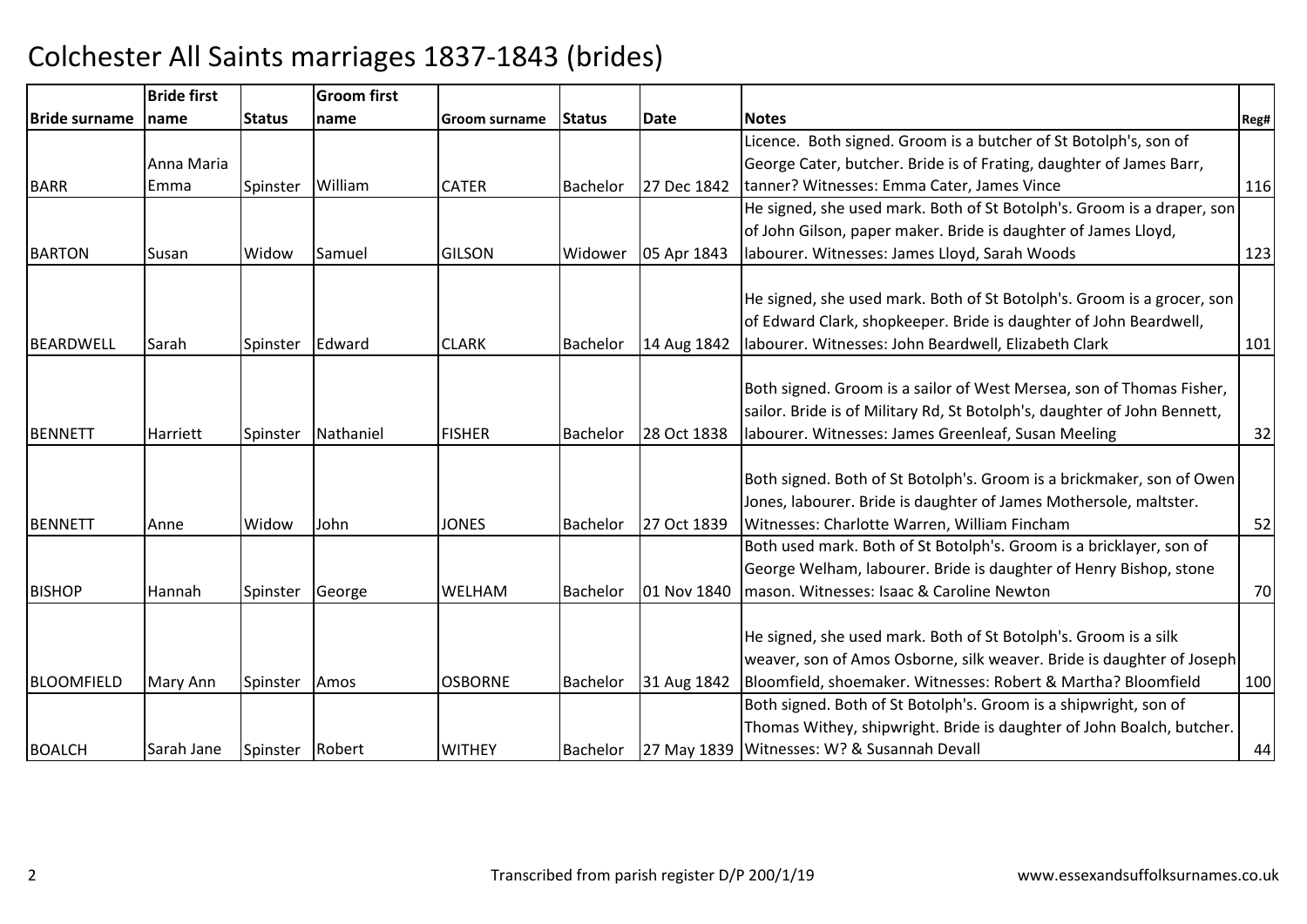|                      | <b>Bride first</b> |                | <b>Groom</b> first |                    |                 |             |                                                                                                                                                                                                                       |      |
|----------------------|--------------------|----------------|--------------------|--------------------|-----------------|-------------|-----------------------------------------------------------------------------------------------------------------------------------------------------------------------------------------------------------------------|------|
| <b>Bride surname</b> | name               | <b>Status</b>  | name               | Groom surname      | <b>IStatus</b>  | Date        | <b>Notes</b>                                                                                                                                                                                                          | Reg# |
| <b>BOND</b>          | Susan              | Spinster       | George             | <b>BAKER</b>       | <b>Bachelor</b> | 06 Dec 1838 | Both used mark. Groom is a labourer of Magdalen St, St Botolph's, son<br>of William Baker, labourer. Bride is of same, daughter of Robert Bond,<br>labourer. Witnesses: Zachariah Peach, Eliza Bond                   | 33   |
| <b>BREWER</b>        | Mary               | Widow          | George             | <b>STONEBRIDGE</b> | Widower         | 07 Nov 1837 | He signed, she used mark. Groom is a shopkeeper of Winsley's Alms<br>Houses, son of William Stonebridge, farmer. Bride is of Magdalen St,<br>daughter of Thomas Till, husbandman. Witnesses: John & Susannah<br>Brown | 12   |
| <b>BRINER</b>        | Sarah              | Spinster       | Henry              | <b>BATEMAN</b>     | Bachelor        | 24 Apr 1842 | Both signed. Both of St Botolph's. Groom is a woollen draper, son of<br>William Bateman, labourer. Bride is daughter of Anthony Briner,<br>labourer. Witnesses: Emma Baker, Henry Till                                | 96   |
| <b>BROOKER</b>       | Sarah              | Widow          | John               | <b>REASON</b>      | Widower         | 31 Jan 1841 | He signed, she ued mark. Groom is a shoemaker of St Botolph's, son<br>of William Reason, labourer. Bride is of St Peter's, daughter of Thomas<br>Fitch, porter. Witnesses: Samuel Maynard, Mary Ann Reason            | 74   |
| <b>BUCKINGHAM</b>    | Sarah              | Spinster       | Edward             | <b>FIRMAN</b>      | <b>Bachelor</b> | 24 Mar 1839 | She signed, he used mark. Both of St Botolph's. Groom is a bricklayer,<br>son of Edward Firman, bricklayer. Bride is daughter of John<br>Buckingham, shoemaker. Witnesses: Frederick Salmon, Sarah Leech.             | 39   |
| <b>BULLOCK</b>       | Mary               | Spinster       | Golding            | <b>WEBBER</b>      | Bachelor        | 10 Aug 1841 | Licence. Both signed. Groom is a gent of Lexden, son of John Webber,<br>farmer. Bride is St Botolph's, daughter of Ralph Bullock, bricklayer.<br>Witnesses: Anne & Anne Mary & Charles Bullock, William Franklin.     | 82   |
| <b>CANSELL</b>       | Eliza              | Spinster       | Thomas             | <b>FACER</b>       | Bachelor        | 06 Aug 1843 | He signed, she used mark. Groom is a labourer. Both of St Botolph's.<br>Groom's father: William Facer, labourer. Bride's father: John Cansell,<br>Iabourer. Witnesses: Samuel Cook, Harriett Cansell                  | 128  |
| <b>CARR</b>          | Sarah              | Spinster James |                    | <b>ADDY</b>        | <b>Bachelor</b> | 12 Oct 1840 | She signed, he used mark. Both of St Botolph's. Groom is an ostler,<br>son of Thomas Addy, draper. Bride's father: John Carr, last maker.<br>Witnesses: Sarah & Thos. Hedge                                           | 69   |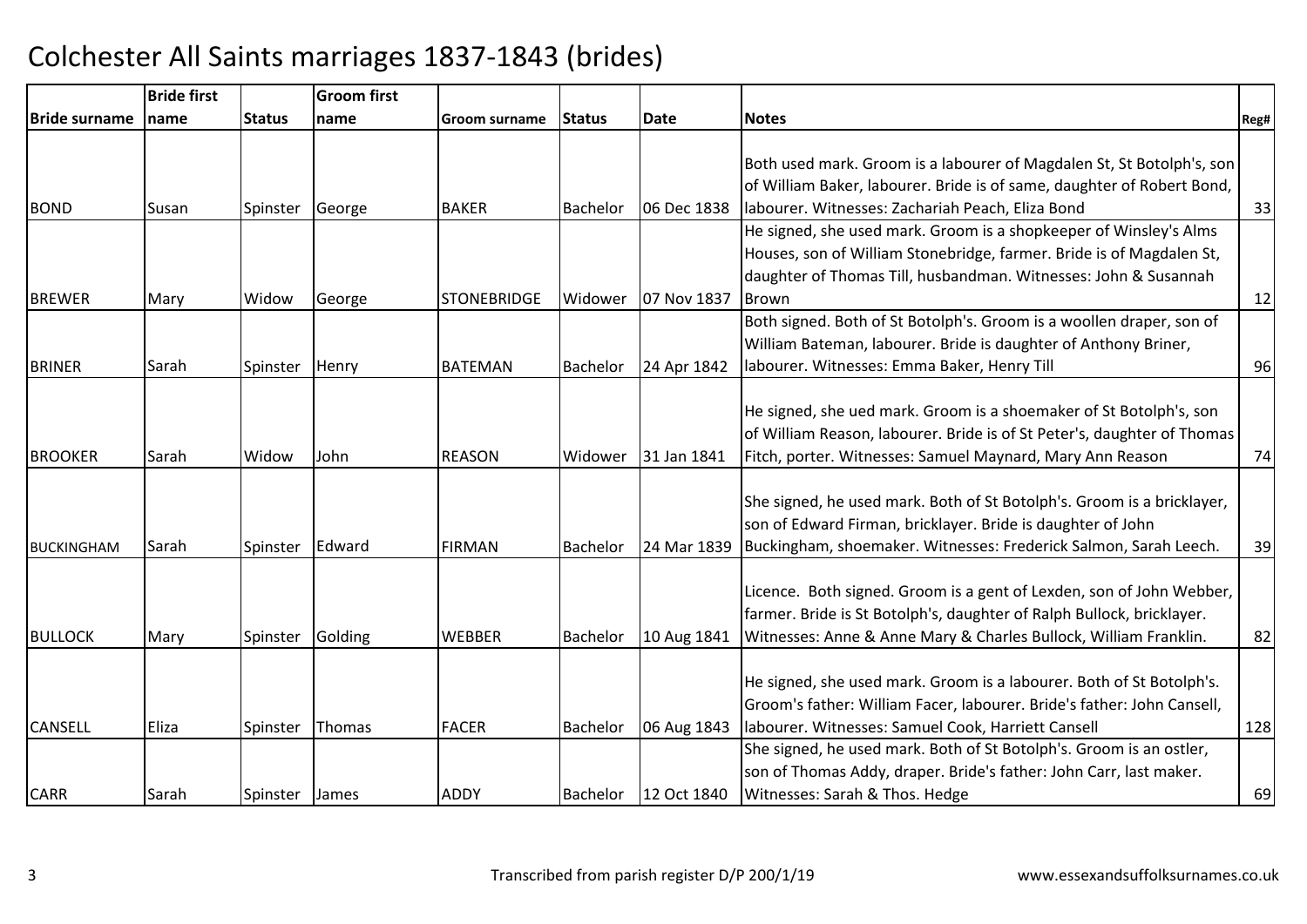|                      | <b>Bride first</b> |                  | <b>Groom first</b> |                 |                 |             |                                                                        |      |
|----------------------|--------------------|------------------|--------------------|-----------------|-----------------|-------------|------------------------------------------------------------------------|------|
| <b>Bride surname</b> | name               | <b>Status</b>    | name               | Groom surname   | <b>IStatus</b>  | Date        | <b>Notes</b>                                                           | Reg# |
|                      |                    |                  |                    |                 |                 |             | Licence. He signed, she used mark. Both of St Botolph's. Groom is a    |      |
|                      |                    |                  |                    |                 |                 |             | carpenter, son of Mark Waites, lock keeper. Bride is daughter of       |      |
|                      |                    |                  |                    |                 |                 |             | Charles Cater, silk weaver. Witnesses: William Pidington, Phoebe       |      |
| <b>CATER</b>         | Mary Anne          | Spinster         | George             | <b>WAITES</b>   | <b>Bachelor</b> | 19 Oct 1842 | Cater                                                                  | 109  |
|                      |                    |                  |                    |                 |                 |             | He signed, she used mark. Groom is a shoemaker of St Botolph's, son    |      |
|                      |                    |                  |                    |                 |                 |             | of William Bruce, shoemaker. Bride of same, daughter of William        |      |
| <b>CHATER</b>        |                    |                  | William            | <b>BRUCE</b>    |                 | 28 Jul 1839 | Chater, tailor. Witnesses: Thomas Lewis, Elizabeth Anne Candler        |      |
|                      | Mary Ann           |                  |                    |                 | Bachelor        |             |                                                                        | 47   |
|                      |                    |                  |                    |                 |                 |             | Both used mark. Groom is a labourer of Fingringhoe, son of William     |      |
|                      |                    |                  |                    |                 |                 |             | Groves, glover. Bride is daughter of Alexander Chissham, wheelwright.  |      |
| <b>CHISSHAM</b>      | Rebecca            | Spinster         | Joseph             | <b>GROVES</b>   | Widower         | 09 Oct 1842 | Witnesses: Isabella Maynard, James Davy                                | 106  |
|                      |                    |                  |                    |                 |                 |             |                                                                        |      |
|                      |                    |                  |                    |                 |                 |             | Both used mark. Groom is a mariner of Brightlingsea, son of Thomas     |      |
|                      |                    |                  |                    |                 |                 |             | Weavers, labourer. Bride is St Botolph's, daughter of John Clarke,     |      |
| <b>CLARKE</b>        | Elizabeth          | Spinster         | Thomas Charles     | <b>WEAVERS</b>  | <b>Bachelor</b> | 16 Oct 1842 | thatcher. Witnesses: Edward Coppin, Martha Humm                        | 107  |
|                      |                    |                  |                    |                 |                 |             | Both used mark. [For Court ?]. Groom is gardener, son of William       |      |
|                      |                    |                  |                    |                 |                 |             | Newton, gardener. Bride is a minor, daughter of Joseph Coart?,         |      |
| COART?               | Caroline           | Spinster         | Isaac              | <b>NEWTON</b>   | <b>Bachelor</b> | 18 Jan 1840 | gardener. Witnesses: Eliza Dennis, S Tyler                             | 57   |
|                      |                    |                  |                    |                 |                 |             | He signed, she used mark. Groom is a labourer, of St Botolph's, son of |      |
|                      |                    |                  |                    |                 |                 |             | Robert Hayward, wheelwright. Bride is a minor of St Botolph's,         |      |
|                      |                    |                  |                    |                 |                 |             | daughter of Thomas Cocker, shoemaker. Witnesses: John Cocker,          |      |
| <b>COCKER</b>        | Mary               | Spinster         | George             | <b>HAYWARD</b>  | <b>Bachelor</b> | 03 Aug 1840 | <b>Elizabeth Hutton</b>                                                | 66   |
|                      |                    |                  |                    |                 |                 |             | Both used mark. Groom is aged 42, a bricklayer of Old Heath, St Giles, |      |
|                      |                    |                  |                    |                 |                 |             | son of John Shepherd (dead). Bride is aged 53 of St John Street, St    |      |
|                      |                    |                  |                    |                 |                 |             | Botolph's, daughter of Samuel Bloice, husbandmand. Witnesses:          |      |
| <b>COOK</b>          | Mary               | Widow            | Moses              | <b>SHEPHERD</b> | Widower         | 10 Sep 1837 | Ambrose & Ann Tatum                                                    | 8    |
|                      |                    |                  |                    |                 |                 |             |                                                                        |      |
|                      |                    |                  |                    |                 |                 |             | He signed, she used mark. Both of St Botolph's. Groom is a miller, son |      |
|                      |                    |                  |                    |                 |                 |             | of William Langham, farmer. Bride's father: William Cook, labourer.    |      |
| <b>COOK</b>          | Mary               | Spinster William |                    | LANGHAM         | Bachelor        |             | 11 May 1840 Witnesses: Maria Bent, William Fincham                     | 63   |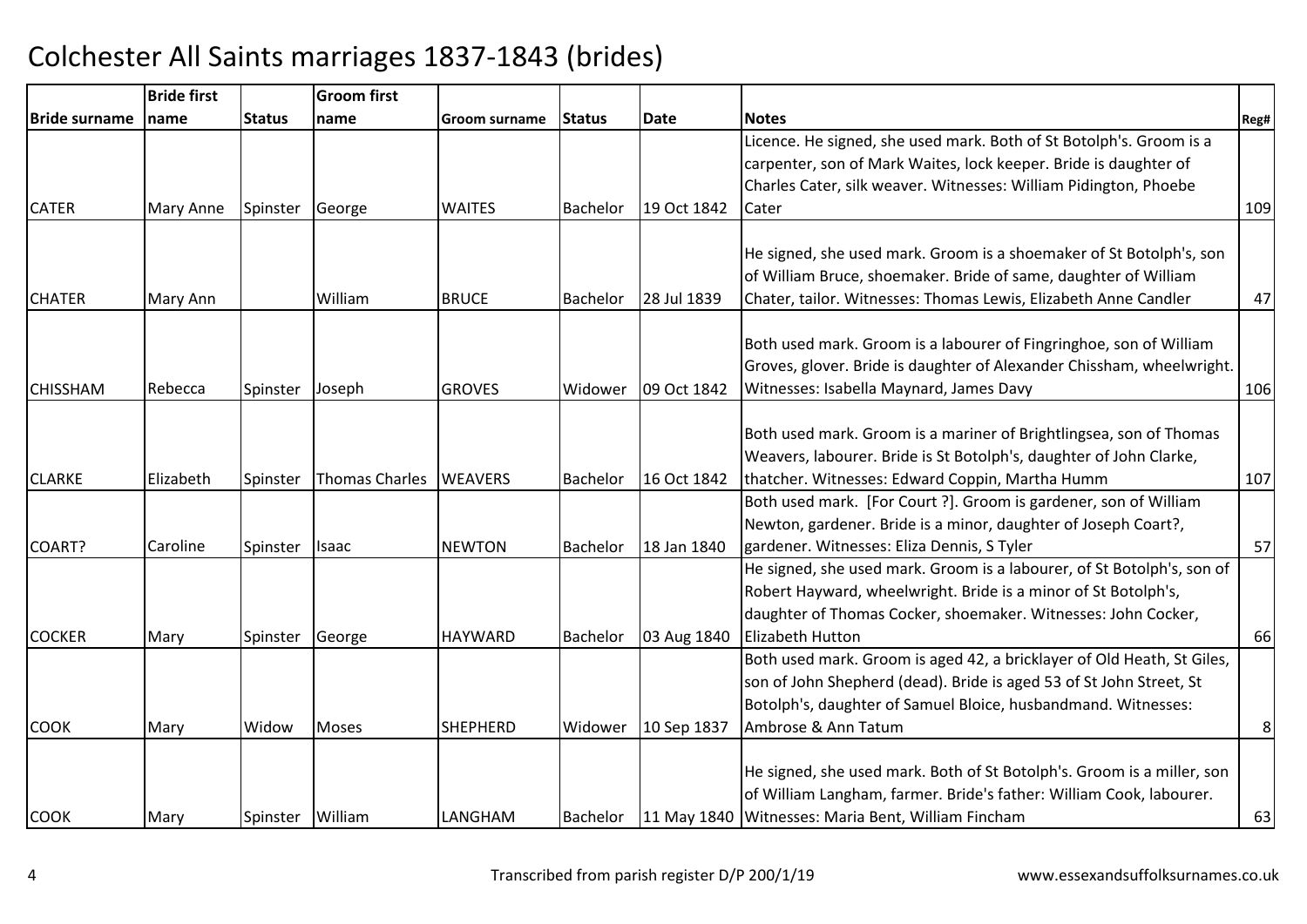|                      | <b>Bride first</b> |               | <b>Groom first</b> |                      |                 |             |                                                                        |          |
|----------------------|--------------------|---------------|--------------------|----------------------|-----------------|-------------|------------------------------------------------------------------------|----------|
| <b>Bride surname</b> | <b>Iname</b>       | <b>Status</b> | Iname              | <b>Groom surname</b> | <b>Status</b>   | Date        | <b>Notes</b>                                                           | Reg#     |
|                      |                    |               |                    |                      |                 |             | Both signed. Both of St Botolph's. Groom is a shoemaker, son of        |          |
|                      |                    |               |                    |                      |                 |             | George Inman, shoemaker. Bride's father: John Cook, gardener.          |          |
| <b>COOK</b>          | Amelia             | Spinster      | John               | <b>INMAN</b>         | <b>Bachelor</b> | 01 Jun 1841 | Witnesses: Jonathan Cook, Sarah Hunnick.                               | 79       |
|                      |                    |               |                    |                      |                 |             |                                                                        |          |
|                      |                    |               |                    |                      |                 |             | He signed, she used mark. Both of St Botolph's. Groom is a             |          |
|                      |                    |               |                    |                      |                 |             | shoemaker, son of Joseph Hurst, labourer. Bride is daughter of John    |          |
| <b>COOK</b>          | Charlotte          | Spinster      | Samuel             | <b>HURST</b>         | <b>Bachelor</b> | 25 Dec 1843 | Cook, labourer. Witnesses: James Richer, Mahala Elson                  | 133      |
|                      |                    |               |                    |                      |                 |             | Both signed (his signature Heddy?). Groom is a miller of Wire St, St   |          |
|                      |                    |               |                    |                      |                 |             | Botolph's, son of Robert Hoddy, farmer. Bride is of same, daughter of  |          |
|                      |                    |               |                    |                      |                 |             | Benjamin Cottee, cabinet marker. Witnesses: James Cottee, Maria        |          |
| <b>COTTEE</b>        | Sarah Anne         | Spinster      | William            | <b>HODDY</b>         | Bachelor        | 08 Aug 1837 | Carter                                                                 | $6 \mid$ |
|                      |                    |               |                    |                      |                 |             | Both used mark. Both of St Botolph's. Groom is an optician, son of     |          |
|                      |                    |               |                    |                      |                 |             | John Edwards, bricklayer. Bride is daughter of Anthony Cowell,         |          |
|                      |                    |               |                    |                      |                 |             | labourer [Rector's writing makes it look like Covell]. Witnesses:      |          |
| <b>COWELL</b>        | Margaret           | Spinster      | John               | <b>EDWARDS</b>       | <b>Bachelor</b> | 24 Sep 1838 | Christiana Gray, Thomas Greenleaf                                      | 28       |
|                      |                    |               |                    |                      |                 |             |                                                                        |          |
|                      |                    |               |                    |                      |                 |             | Both signed. Both of St Botolph's. Groom is a miller, son of William   |          |
|                      |                    |               |                    |                      |                 |             | Poole, Bay miller. Bride is daughter of Edmund Cross, cabinet maker.   |          |
| <b>CROSS</b>         | Maria              | Spinster      | Thomas             | <b>POOLE</b>         | <b>Bachelor</b> |             | 06 May 1838 Witnesses: Ethel Poole, Eliza Woodham, James Woodham.      | 18       |
|                      |                    |               |                    |                      |                 |             | He signed (as Raymant), she used mark. Groom is a blacksmith of St     |          |
|                      |                    |               |                    |                      |                 |             | Botolph's, son of John Raymond, labourer. Bride is a minor of same,    |          |
|                      |                    |               |                    |                      |                 |             | daughter of Thomas Davy, labourer. Witnesses: John Ainsworth,          |          |
| DAVY                 | Anne               | Spinster      | <b>Charles</b>     | <b>RAYMOND</b>       | Bachelor        | 09 Jul 1838 | Elizabeth Davy                                                         | 20       |
|                      |                    |               |                    |                      |                 |             | Both used mark. Both of St Botolph's. Groom is a labourer, son of John |          |
|                      |                    |               |                    |                      |                 |             | Hitchcock, labourer. Bride is daughter of Robert Dawson, labourer.     |          |
| DAWSON               | Emma               | Spinster      | Benjamin           | <b>HITCHCOCK</b>     | Bachelor        | 20 Sep 1841 | Witnesses: H? & Sarah Anne Dawson                                      | 85       |
|                      |                    |               |                    |                      |                 |             | Both signed. Groom is a shoemaker, son of Mathew Death,                |          |
|                      |                    |               |                    |                      |                 |             | shoemaker. Bride's father: Peter Davall, Baymaker. Witnesses:          |          |
| <b>DEVALL</b>        | Sarah              | Spinster      | William Aldham     | DEATH                | <b>Bachelor</b> | 09 Nov 1841 | Matthew? Death, Maria Lewis, Mary Ann Devall.                          | 89       |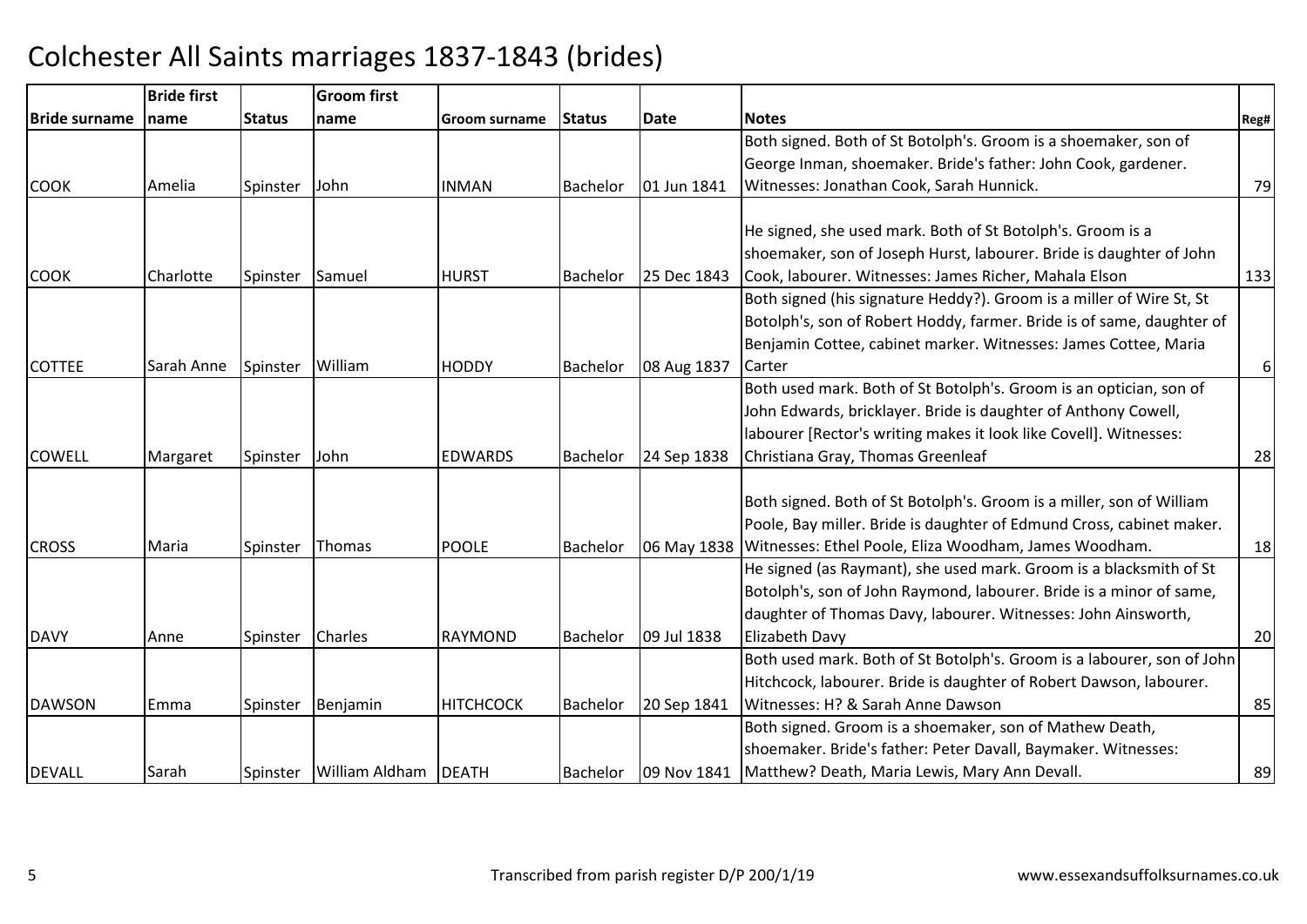|                       | <b>Bride first</b> |               | <b>Groom first</b>    |                   |                 |             |                                                                        |                |
|-----------------------|--------------------|---------------|-----------------------|-------------------|-----------------|-------------|------------------------------------------------------------------------|----------------|
| <b>IBride surname</b> | name               | <b>Status</b> | name                  | Groom surname     | <b>Status</b>   | <b>Date</b> | <b>Notes</b>                                                           | Reg#           |
|                       |                    |               |                       |                   |                 |             |                                                                        |                |
|                       |                    |               |                       |                   |                 |             | Licence. He signed, she used mark. Both of St Botolph's. Groom is a    |                |
|                       |                    |               |                       |                   |                 |             | gardener, son of Abraham Shead, broom maker. Bride is daughter of      |                |
| <b>DODD</b>           | Sarah Anne         | Widow         | Isaac                 | <b>SHEAD</b>      | Widower         | 12 Nov 1839 | John Knowles, shoemaker. Witnesses: William Fearis, Ann Dodd           | 54             |
|                       |                    |               |                       |                   |                 |             |                                                                        |                |
|                       |                    |               |                       |                   |                 |             | He signed, she used mark. Groom is a candle maker of 43 Barrack St,    |                |
|                       |                    |               |                       |                   |                 |             | St Botolph's, son of Richard Woodthorpe, carpenter. Bride is of 24     |                |
|                       |                    |               |                       |                   |                 |             | Magdalen St, St Botolph's, daughter of Isaac Downes, sawyer.           |                |
| <b>DOWNES</b>         | Mary               | Spinster      | <b>Isaac</b>          | <b>WOODTHORPE</b> | <b>Bachelor</b> | 20 Aug 1837 | Witnesses: Abraham Gale, Richard Woodthorpe                            | $\overline{7}$ |
|                       |                    |               |                       |                   |                 |             |                                                                        |                |
|                       |                    |               |                       |                   |                 |             | Licence. Both signed. Groom is a linen draper, son of James Mash,      |                |
|                       |                    |               |                       |                   |                 |             | grocer. Bride is of Holy Trinity, daughter of Francis Eagle, surgeon.  |                |
| <b>EAGLE</b>          | Eleanor            | Spinster      | <b>James</b>          | <b>MASH</b>       | <b>Bachelor</b> | 06 Apr 1842 | Witnesses: Charles Campbell Stevens, Maria Mash                        | 95             |
|                       |                    |               |                       |                   |                 |             | Licence. Both signed. Groom is a bricklayer of St Giles', son of       |                |
|                       |                    |               |                       |                   |                 |             | Frederick Patterson, bricklayer. Bride is of St Botolph's, daughter of |                |
|                       |                    |               |                       |                   |                 |             | Benjamin Faux, bricklayer. Witnesses: William Faux, Mary Anne          |                |
| FAUX                  | Elizabeth          | Spinster      | <b>Orlando Alfred</b> | <b>PATTERSON</b>  | Bachelor        | 15 Aug 1842 | Groves                                                                 | 102            |
|                       |                    |               |                       |                   |                 |             | Both signed. Both of St Botolph's. Groom is a servant, son of Thomas   |                |
|                       |                    |               |                       |                   |                 |             | Kerrick, miller. Bride's father: John Field, labourer. Witnesses:      |                |
| FIELD                 | Amy                | Spinster      | Golding               | <b>KERRICK</b>    | Bachelor        | 19 Mar 1843 | Cornelius Hunt, Sophia Field                                           | 120            |
|                       |                    |               |                       |                   |                 |             |                                                                        |                |
|                       |                    |               |                       |                   |                 |             | He signed, she used mark. Both of St Botolph's. Groom is a horse       |                |
|                       |                    |               |                       |                   |                 |             | keeper, son of Edward Joyce, horse keeper. Bride is daughter of        |                |
| <b>FOX</b>            | Caroline           | Spinster      | Edward                | <b>JOYCE</b>      | <b>Bachelor</b> | 07 Oct 1839 | Thomas Fox, brewer. Witnesses: William Garrard, Sarah Halls            | 51             |
|                       |                    |               |                       |                   |                 |             |                                                                        |                |
|                       |                    |               |                       |                   |                 |             | Both signed. Groom is a minor, butcher of St James', son of William    |                |
|                       |                    |               | <b>Esau Samuel</b>    |                   |                 |             | Strutt, bricklayer. Bride is a minor, daughter of John Franklin,       |                |
| FRANKLIN              | Mary Ann           | Spinster      | Parsons               | <b>STRUTT</b>     | <b>Bachelor</b> | 01 Mar 1840 | bricklayer. Witnesses: John Shairp Franklin, Susannah Strutt           | 60             |
|                       |                    |               |                       |                   |                 |             | Both signed. Both of St Botolph's. Groom is a gardener, son of         |                |
|                       |                    |               |                       |                   |                 |             | William Norman, farmer. Bride's father: James Green, carpenter.        |                |
| GARDNER               | Amelia             | Spinster      | William               | <b>NORMAN</b>     | Bachelor        | 09 Jan 1839 | Witnesses: John Gibling, Phoebe Gibling                                | 36             |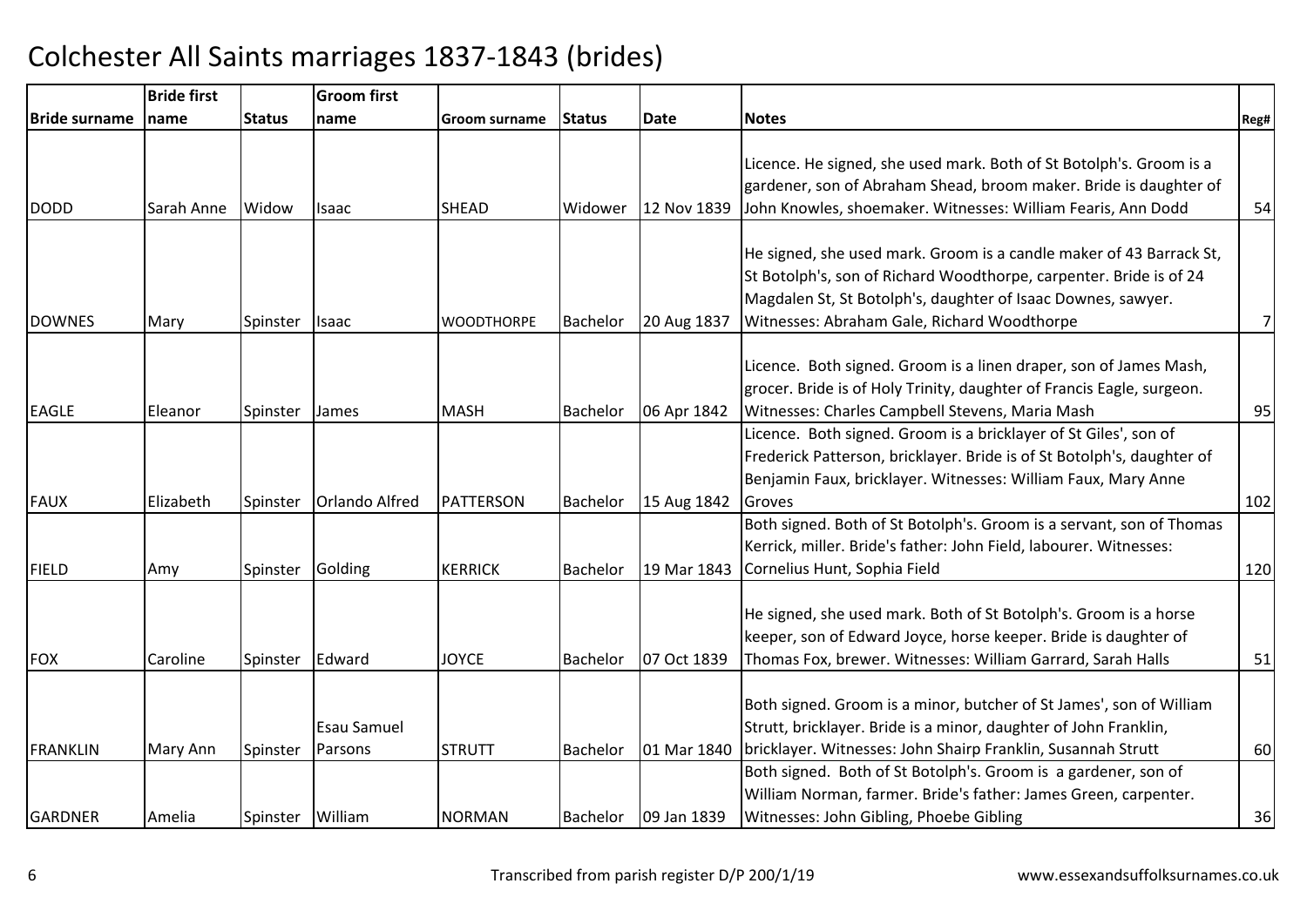|                 | <b>Bride first</b> |               | <b>Groom</b> first |                  |                 |             |                                                                                                                            |                |
|-----------------|--------------------|---------------|--------------------|------------------|-----------------|-------------|----------------------------------------------------------------------------------------------------------------------------|----------------|
| lBride surname  | name               | <b>Status</b> | name               | Groom surname    | <b>Status</b>   | <b>Date</b> | <b>Notes</b>                                                                                                               | Reg#           |
|                 |                    |               |                    |                  |                 |             | Both used mark. Both of St Botolph's. Groom is a labourer, son of                                                          |                |
|                 |                    |               |                    |                  |                 |             | Edmund Richer, labourer. Bride's father: George Grimssey, labourer.                                                        |                |
| <b>GRIMSSEY</b> | Elizabeth          | Spinster      | <b>John</b>        | <b>RICHER</b>    | <b>Bachelor</b> | 08 Dec 1839 | Witnesses: Edmund & Hannah Richer                                                                                          | 55             |
|                 |                    |               |                    |                  |                 |             | Both used mark. Groom is a shoemaker of St Botolph's, son of John                                                          |                |
|                 |                    |               |                    |                  |                 |             | Cansdale, labourer. Bride is a minor of St Botolph's, daughter of                                                          |                |
|                 |                    |               |                    |                  |                 |             | Charles Hammond, tinman. Witnesses: Joseph Ashby, Elizabeth                                                                |                |
| <b>HAMMOND</b>  | Sarah              | Spinster      | James              | CANSDALE         | <b>Bachelor</b> | 01 Sep 1839 | Woodhall                                                                                                                   | 50             |
|                 |                    |               |                    |                  |                 |             |                                                                                                                            |                |
|                 |                    |               |                    |                  |                 |             | Both used mark. [Suspect for Batterham ]. Both of St Botolph's.                                                            |                |
|                 |                    |               |                    |                  |                 |             | Groom is a labourer, son of John Batteran, labourer. Bride's father:                                                       |                |
| <b>HASTINGS</b> | Martha             | Widow         | George             | <b>BATTERAN?</b> | Widower         | 22 Nov 1840 | Samuel Philips, labourer. Witnesses: William & Jane Brown                                                                  | 73             |
|                 |                    |               |                    |                  |                 |             | She signed, he used mark. Groom is a carter of St Botolph's, son of                                                        |                |
|                 |                    |               |                    |                  |                 |             |                                                                                                                            |                |
| <b>HEARNE</b>   |                    |               |                    |                  |                 |             | James James, chimney sweeper. Bride is of same, daughter of George                                                         |                |
|                 | Elizabeth          | Spinster      | Benjamin           | <b>JAMES</b>     | <b>Bachelor</b> | 05 Oct 1840 | Hearn, bricklayer. Witnesses: John Ross, Maria James<br>He signed, she used mark. Groom is a carpenter of Prioy Street, St | 68             |
|                 |                    |               |                    |                  |                 |             | Botolph's, son of John Heckford, Carpenter. Bride is a minor of Angel                                                      |                |
|                 |                    |               |                    |                  |                 |             | Lane, St Martin's, daughter of Isaac Herbert, labourer. Witnesses:                                                         |                |
| <b>HERBERT</b>  | Catherine          | Spinster      | John               | <b>HECKFORD</b>  | <b>Bachelor</b> | 06 Aug 1837 | Henry Chapman, James Fenning                                                                                               | 5 <sup>1</sup> |
|                 |                    |               |                    |                  |                 |             |                                                                                                                            |                |
|                 |                    |               |                    |                  |                 |             | Both signed. Groom is a carpenter of St Nicholas's, son of Stephen                                                         |                |
|                 | Mary               |               |                    |                  |                 |             | Bridge, farmer. Bride is of St Botolph's, daughter of James Wallis                                                         |                |
| HOLDICH         | Elizabeth          | Widow         | John               | <b>BRIDGE</b>    | Widower         | 04 Oct 1837 | Ashwell, grocer. Witnesses: Emma Bridge, Richd Patmore.                                                                    | 11             |
|                 |                    |               |                    |                  |                 |             | Both signed. Groom is a baker of St Nicholas', son of Joseph                                                               |                |
|                 |                    |               |                    |                  |                 |             | Bradbrook, farmer. Bride is a minor of St Botolph's, daughter of                                                           |                |
|                 |                    |               |                    |                  |                 |             | William Howe, China Man. Witnesses: Sarah Traylor, Sarah Howe,                                                             |                |
| <b>HOWE</b>     | Ellen              | Spinster      | Frederick          | <b>BRADBROOK</b> | <b>Bachelor</b> | 22 May 1842 | William Howe, Sen'r and Jun'r.                                                                                             | 98             |
|                 |                    |               |                    |                  |                 |             | He signed, she used mark. Groom is a minor, a labourer, of no 4 Eld                                                        |                |
|                 |                    |               |                    |                  |                 |             | Lane, St Botolph's, son of John Beardwell, labourer. Bride is a servant                                                    |                |
|                 |                    |               |                    |                  |                 |             | of St Botolph's, daughter of Daniell Humm, labourer. Witnesses: John                                                       |                |
| HUMM            | Susan              | Spinster      | <b>John</b>        | <b>BEARDWELL</b> | Bachelor        | 24 Sep 1837 | Lingwood, Mary Anne Humm                                                                                                   | $\overline{9}$ |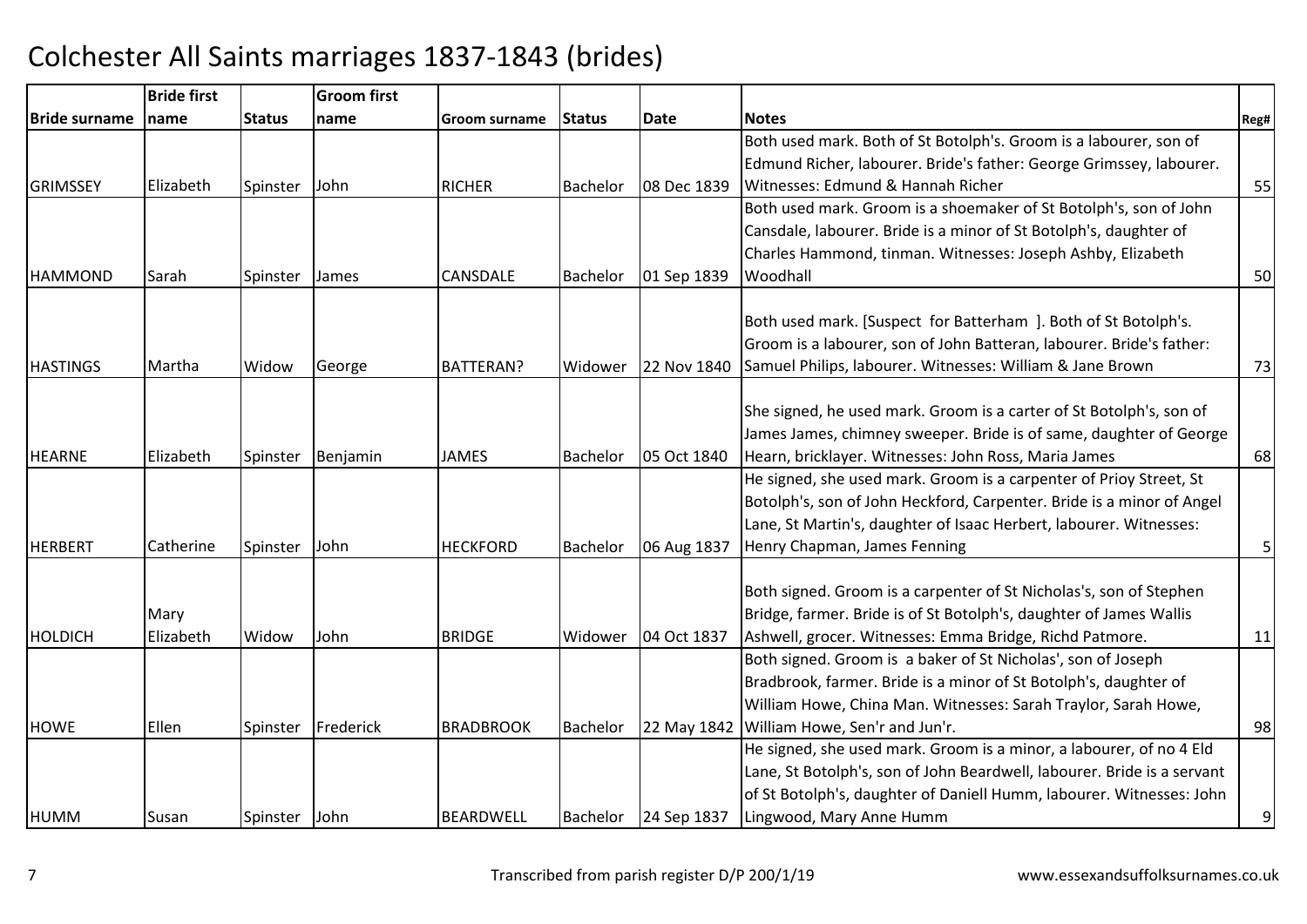|                      | <b>Bride first</b> |                  | <b>Groom first</b> |                |                 |             |                                                                                                                                                                                                                      |      |
|----------------------|--------------------|------------------|--------------------|----------------|-----------------|-------------|----------------------------------------------------------------------------------------------------------------------------------------------------------------------------------------------------------------------|------|
| <b>Bride surname</b> | name               | <b>Status</b>    | name               | Groom surname  | <b>Status</b>   | <b>Date</b> | <b>Notes</b>                                                                                                                                                                                                         | Reg# |
| <b>HUMM</b>          | Mary Anne          | Spinster         | Thomas             | <b>MARTIN</b>  | Bachelor        | 31 Mar 1839 | He signed, she used mark. Groom is a cordwainer of St James', son of<br>Thomas Martin, labourer. Bride is of St Botolph's, daughter of Daniell<br>Humm, labourer. Witnesses: John & Sarah Beardwell                  | 40   |
| HUNNIBALL            | Mary Ann           | Spinster         | Alfred             | <b>HURRELL</b> | <b>Bachelor</b> | 13 Jun 1841 | She signed. He used mark. Groom is a labourer of Aldham, son of<br>James Hurrell, labourer. Bride is St Botolph's, daughter of Daniel<br>Hunniball, labourer. Witnesses: Elisha Hurrell, Hannah Wi*                  | 81   |
| <b>HUNT</b>          | Sarah              | Widow            | Robert             | <b>BARNES</b>  | Widower         | 14 Feb 1838 | Both signed. Groom is a cabinet maker of St Botolph's St, son of<br>Thomas Barnes, seedsman. Bride is of same, daughter of Benjamin<br>Nicholls, husbandman. Witnesses: Alfred Cross, Martin Nichols.                | 16   |
| HUNT                 | Mary Ann           | Spinster         | John               | <b>BACON</b>   | Widower         | 19 Oct 1841 | Licence. Both signed. Groom is an innkeeper of St Martin's, son of<br>John Bacon, farmer. Bride is of St Botolph's, daughter of Henry Hunt,<br>innkeeper. Witnesses: Thos? Blyth, Mary Ann Hacklett                  | 88   |
| <b>JIGGINS</b>       | Mary               | Spinster         | William            | <b>ROY</b>     | <b>Bachelor</b> | 25 Dec 1838 | He signed, she used mark. Groom is a labourer of St Botolph's, son of<br>John Roy, shoemaker. Bride is of same, daughter of Benjamin Jiggins,<br>sawyer. Witnesses: John Samuell Jackson, Rebecca Jackson            | 35   |
| <b>JOHNSON</b>       | Mary Anne<br>Rose  | Widow            | John               | <b>DEEKS</b>   | Widower         | 17 Dec 1837 | He signed, she used mark. Both of St Botolph's. Groom is a carter, son<br>of Joseph Deeks, Wood carver. Bride is daughter of John Aylward,<br>farmer. Witnesses: William & Hannah Aylward.                           | 13   |
| <b>JOHNSON</b>       | Jane Sarah         | Spinster         | Joseph Nunn        | <b>PITTOCK</b> | <b>Bachelor</b> | 21 Oct 1842 | Both signed. Both of St Botolph's. Groom is a labourer, son of Nunn<br>John Pittock, labourer. Bride is daughter of William Johnson, labourer.<br>Witnesses: William Crickman, Anne Dale                             | 110  |
| <b>JONES</b>         | Anne Mary          | Spinster Charles |                    | <b>BULLOCK</b> | Bachelor        | 24 Jul 1838 | Both signed. Groom is a builder of Magdalen St, son of Ralph Bullock,<br>builder. Bride is of Military Rd, daughter of Jesse Jones, Captain in East<br>Essex Militia. Witnesses: Harriet & Jesse Jones, Mary Bullock | 22   |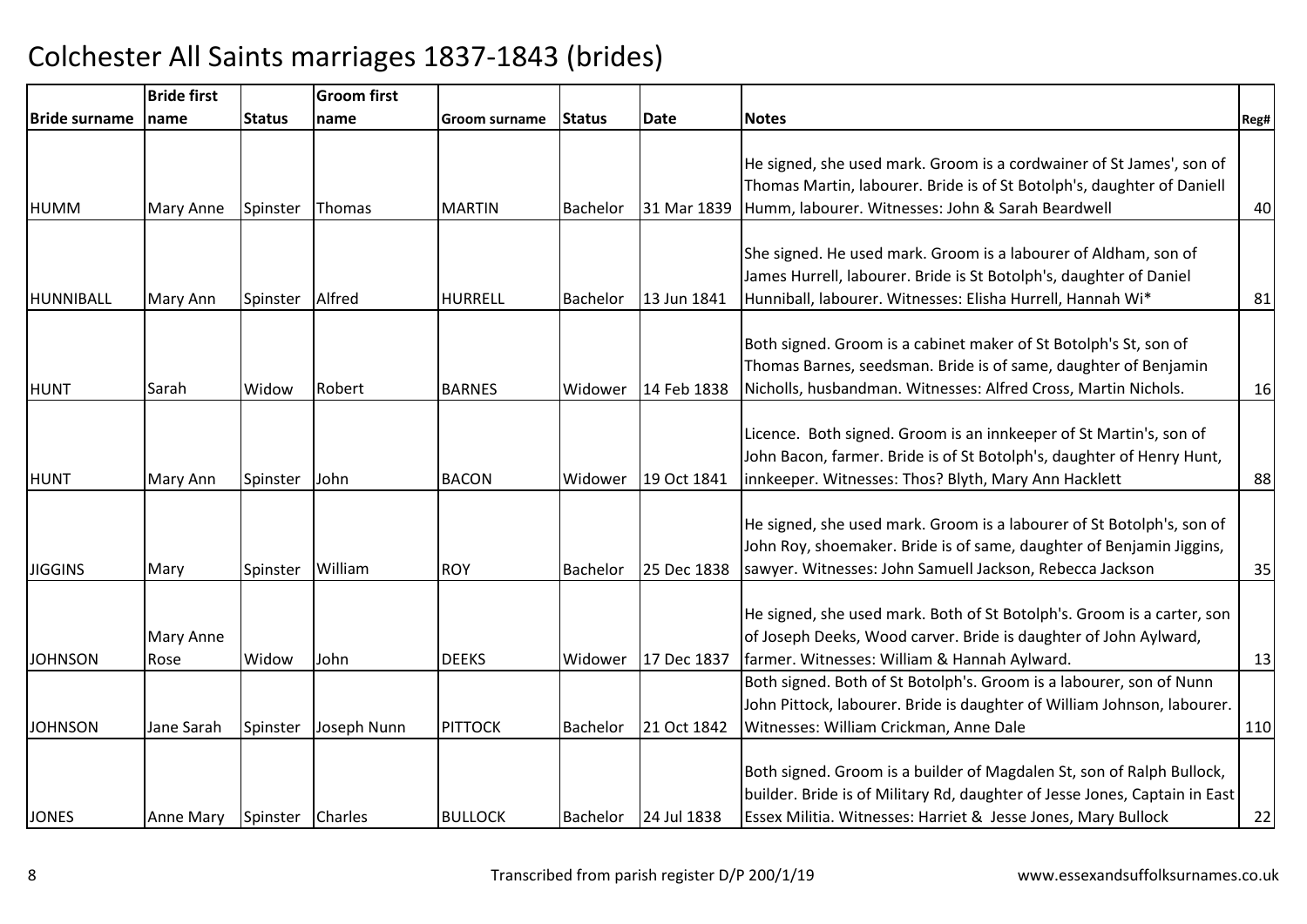|                      | <b>Bride first</b> |               | <b>Groom</b> first |                 |                 |             |                                                                                                                                                                                                                                                                                                                                            |      |
|----------------------|--------------------|---------------|--------------------|-----------------|-----------------|-------------|--------------------------------------------------------------------------------------------------------------------------------------------------------------------------------------------------------------------------------------------------------------------------------------------------------------------------------------------|------|
| <b>Bride surname</b> | name               | <b>Status</b> | name               | Groom surname   | <b>Status</b>   | <b>Date</b> | <b>Notes</b>                                                                                                                                                                                                                                                                                                                               | Reg# |
| <b>JONES</b>         | Jane               | Spinster      | William            | <b>MASON</b>    | <b>Bachelor</b> | 24 Mar 1839 | Both used mark. Groom is a labourer of St Botolph's, son of Joseph<br>Mason, sawyer. Bride is a minor of same, daughter of David Jones,<br>coachmaker. Witnesses: William Norland?, Eliza Mason                                                                                                                                            | 38   |
| <b>JONES</b>         | Harriet            | Spinster      | John               | <b>TETTRELL</b> | Bachelor        | 20 Apr 1841 | Both signed. Groom is a farmer of Abberton, son of Lambert Tettrell.<br>Bride is of St Botolph's, daughter of Jesse Jones, Adjutant in East Essex<br>Militia. Witnesses: Caroline & Celia Jones, Phillis Chaplin, George<br>Tetterell, John Jones, Henry Cooper, Charles Bullock.                                                          | 76   |
| <b>JONES</b>         | Celia              | Spinster      | George             | <b>BULLOCK</b>  | Bachelor        | 11 Jul 1843 | Licence. Both signed. Groom is a tinman of St Botolph's, son of Ralph<br>Bullock, bricklayer. Bride is a minor of St Botolph's, daughter of Jesse<br>Jones, Adjutant in East Essex Militia. Witnesses: Caroline & George<br>Jesse Jones, J.Jones, Charles Bullock, W.S.Howe?                                                               | 126  |
| KELLY                | Anne               | Spinster      | William            | <b>BIRD</b>     | Bachelor        | 20 May 1839 | He signed, she used mark. Both of St Botolph's. Groom is a tailor, son<br>of Michael Bird, thatcher. Bride is daughter of Christopher Kelly, tailor.<br>Witnesses: Isaac & Letitia Webb                                                                                                                                                    | 42   |
| KERRY                | Elizabeth          | Spinster      | William            | <b>BARNARD</b>  | Bachelor        | 18 Aug 1839 | Licence. Both signed. Note by groom: Parish of Robin Hood's Bay in<br>county of York. Aug 19th 1839, signed Wm Keeling Off Min, in<br>presence of Wm and Elizabeth Barnard. Both of St Botolph's. Groom is<br>a mariner, son of Richard Barnard, mariner. Bride is daughter of James<br>Kerry, mariner. Witnesses: Joseph Payne, Ann Dines | 48   |
| <b>KNOWLES</b>       | Mary               | Spinster      | Robert             | <b>BARNES</b>   | Widower         | 19 Nov 1840 | Both signed. Both of St Botolph's. Groom is a cabinet maker, son of<br>Thomas Barnes, seedsman. Bride is daughter of John Knowles,<br>shoemaker. Witnesses: Isaac Shead, Ann Dodd.                                                                                                                                                         | 72   |
| LAMB                 | Sarah              | Widow         | George             | <b>CATER</b>    | Bachelor        | 31 Jul 1838 | Both signed. Both of St Botolph's. Groom is a shoemaker, son of<br>George Cater, carpenter. Bride is daughter of Thomas Wells, mariner.<br>Witnesses: William & Harriet Cater                                                                                                                                                              | 23   |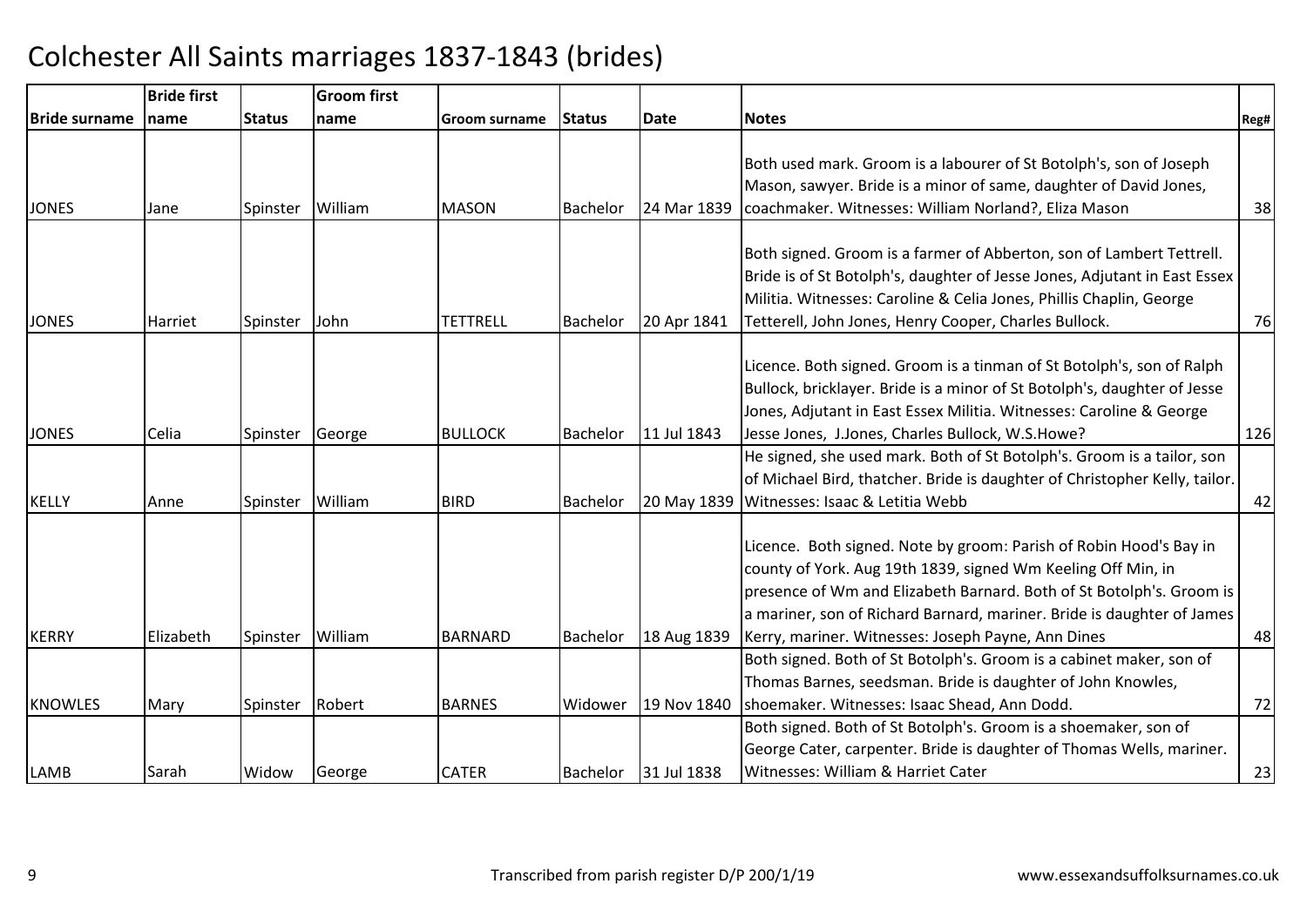|                      | <b>Bride first</b>  |                 | <b>Groom first</b> |                 |                 |             |                                                                        |      |
|----------------------|---------------------|-----------------|--------------------|-----------------|-----------------|-------------|------------------------------------------------------------------------|------|
| <b>Bride surname</b> | Iname               | <b>Status</b>   | Iname              | Groom surname   | <b>Status</b>   | <b>Date</b> | Notes                                                                  | Reg# |
|                      |                     |                 |                    |                 |                 |             | Both signed. Both of All Saints. Groom is a baker, son of William      |      |
|                      |                     |                 |                    |                 |                 |             | Dennis, baker. Bride is daughter of James Lamb, whitesmith.            |      |
| <b>LAMB</b>          | Mary Ann            | Spinster        | James Friend       | <b>DENNIS</b>   | Bachelor        | 09 May 1841 | Witnesses: Thomas Lamb, Mary Ann Dennis                                | 78   |
|                      |                     |                 |                    |                 |                 |             |                                                                        |      |
|                      |                     |                 |                    |                 |                 |             | He signed, she used mark. Both of St Botolph's. Groom is a bricklayer, |      |
|                      |                     |                 |                    |                 |                 |             | son of Mathew Halder, whitesmith. Bride is daughter of Peter Langley,  |      |
| <b>LANGLEY</b>       | Eliza               | Spinster        | Felix              | <b>HALDER</b>   | <b>Bachelor</b> | 04 Jun 1843 | gardener. Witnesses: Christiana Halder, Thomas Langley                 | 125  |
|                      |                     |                 |                    |                 |                 |             |                                                                        |      |
|                      |                     |                 |                    |                 |                 |             | She signed, he used mark. Groom is a farmer of Little Clacton, son of  |      |
|                      |                     |                 |                    |                 |                 |             | John Winter, gardener. Bride is of St Botolph's, daughter of Thomas    |      |
| <b>LAWRENCE</b>      | Sarah               | Widow           | <b>James</b>       | <b>WINTER</b>   | Widower         | 29 Sep 1837 | Adams, farmer. Witnesses: Mark Leppingwell Munson, Ann Adams           | 10   |
|                      |                     |                 |                    |                 |                 |             |                                                                        |      |
|                      |                     |                 |                    |                 |                 |             | Both signed. Both of St Botolph's. Groom is a tailor, son of James     |      |
|                      |                     |                 |                    |                 |                 |             | Stevens, Tailor. Bride's father not given, but her mother is: Margaret |      |
| <b>LAWRENCE</b>      | Margaret            | Spinster        | James              | <b>STEVENS</b>  | <b>Bachelor</b> | 25 Dec 1841 | Lawrence, weaver. Witnesses: Thos. French, Louisa Wire                 | 91   |
|                      |                     |                 |                    |                 |                 |             | Both signed. Bothof St Botolph's. Groom is a draper, son of James      |      |
|                      |                     |                 |                    |                 |                 |             | Winter, farmer. Bride is daughter of Benjamin Lawrence, baker.         |      |
| LAWRENCE             | <b>Sally Turner</b> | Spinster        | William            | <b>WINTER</b>   | Bachelor        | 20 Aug 1842 | Witnesses: John & Harriett Winter                                      | 103  |
|                      |                     |                 |                    |                 |                 |             | Both signed. Groom is a tailor of St Giles', son of Benjamin Williams, |      |
|                      |                     |                 |                    |                 |                 |             | tailor. Bride is of St Botolph's, daughter of Edward Leech, shoemaker. |      |
| <b>LEECH</b>         | Mary Ann            | Spinster        | Josiah             | <b>WILLIAMS</b> | <b>Bachelor</b> | 12 May 1839 | Witnssses: George Leech, Martha May                                    | 41   |
|                      |                     |                 |                    |                 |                 |             |                                                                        |      |
|                      |                     |                 |                    |                 |                 |             | Both used mark. Groom is a mariner of Wivenhoe, son of Daniel Rich,    |      |
|                      |                     |                 |                    |                 |                 |             | mariner. Bride is of Botolph's St, Colchester, daughter of Joseph      |      |
| LINNET               | Susan               | Widow           | Daniel             | <b>RICH</b>     | Widower         | 17 Nov 1842 | Trayler, cooper. Witnesses: James Leonard Squires, Sarah Squires       | 113  |
|                      |                     |                 |                    |                 |                 |             | Both signed. Groom is a servant, son of Joseph Cousins, labourer.      |      |
|                      |                     |                 |                    |                 |                 |             | Bride is of St Mary at the Walls, daughter of Richard Manning,         |      |
| <b>MANNING</b>       | Sarah               | Spinster Joseph |                    | <b>COUSINS</b>  | Bachelor        |             | 22 May 1839   labourer. Witnesses: John Cousins, Ann Ackfield          | 43   |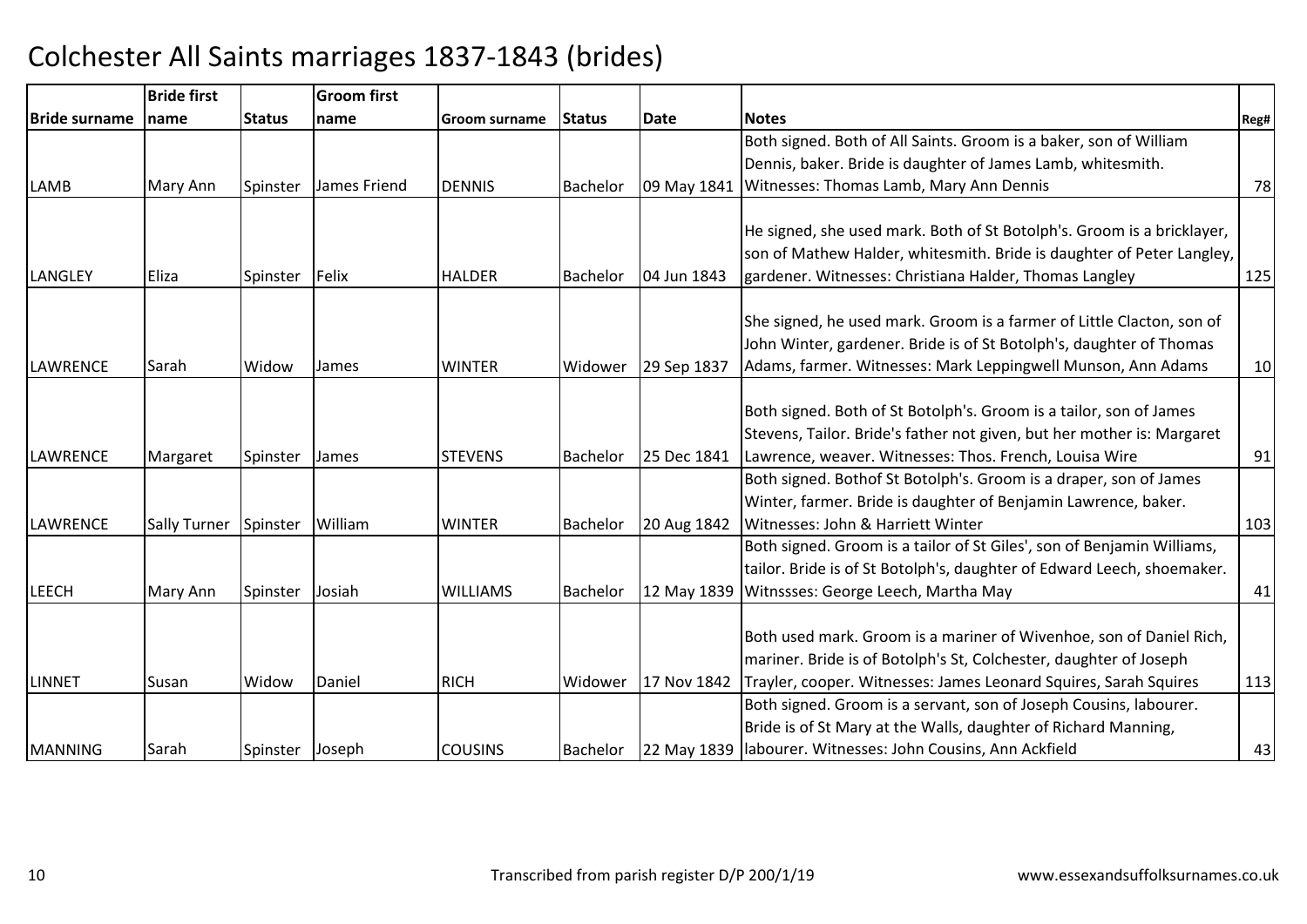|                      | <b>Bride first</b>   |               | <b>Groom first</b>    |                 |                 |             |                                                                          |      |
|----------------------|----------------------|---------------|-----------------------|-----------------|-----------------|-------------|--------------------------------------------------------------------------|------|
| <b>Bride surname</b> | <b>Iname</b>         | <b>Status</b> | name                  | Groom surname   | <b>Status</b>   | Date        | <b>Notes</b>                                                             | Reg# |
|                      |                      |               |                       |                 |                 |             | Both signed. Groom is a veterinary surgeon of St Botolph's, son of       |      |
|                      |                      |               |                       |                 |                 |             | William Chaplin, farmer. Bride is of same, daughter of Samuel            |      |
|                      |                      |               |                       |                 |                 |             | Mansfield, bay manufacturer. Witnesses: James Joseph Morden, Sarah       |      |
| MANSFIELD            | Mary Waller Spinster |               | <b>William Elijah</b> | <b>CHAPLIN</b>  | Bachelor        | 10 Jan 1843 | Spracklin                                                                | 117  |
|                      |                      |               |                       |                 |                 |             | Both signed. Groom is a farmer of St Giles', son of Robert Dale,         |      |
|                      |                      |               |                       |                 |                 |             | farmer. Bride is of St Botolph's, daughter of John Marriott, innkeeper.  |      |
| <b>MARRIOTT</b>      | Rebekah              | Spinster      | James                 | <b>DALE</b>     | <b>Bachelor</b> | 14 Apr 1841 | Witnesses: John & Caroline Marriott.                                     | 75   |
|                      |                      |               |                       |                 |                 |             |                                                                          |      |
|                      |                      |               |                       |                 |                 |             | Licence. He signed, she used mark. Groom is a coal merchant of St        |      |
|                      |                      |               |                       |                 |                 |             | Botolph's, son of James Brown, labourer. Bride is of St Giles', daughter |      |
| <b>MARTIN</b>        | Mary Anne            | Spinster      | James                 | <b>BROWN</b>    | Bachelor        |             | 31 May 1840 of Ambrose Martin, sawyer. Witnesses: Robert & Sarah Blatch  | 65   |
|                      |                      |               |                       |                 |                 |             |                                                                          |      |
|                      |                      |               |                       |                 |                 |             | Both signed. Both of St Botolph's. Groom is a labourer, son of William   |      |
|                      |                      |               |                       |                 |                 |             | Woodward, tallow chandler. Bride is daughter of Joseph Mason,            |      |
| <b>MASON</b>         | Eliza                | Spinster      | William               | <b>WOODWARD</b> | <b>Bachelor</b> | 17 Oct 1841 | sawyer. Witnesses: Robert Goldacre?, Jane Mason                          | 87   |
|                      |                      |               |                       |                 |                 |             | Both used mark. Both of St Botolph's. Groom is a labourer, son of John   |      |
|                      |                      |               |                       |                 |                 |             | Pilgrim, labourer. Bride's father: John Mason, sailmaker. Witnesses:     |      |
| <b>MASON</b>         | Caroline             | Spinster      | William               | PILGRIM         | Bachelor        | 21 Mar 1842 | Matilda & James Colyer                                                   | 94   |
|                      |                      |               |                       |                 |                 |             |                                                                          |      |
|                      |                      |               |                       |                 |                 |             | Both signed. Both of St Botolph's. Groom is a wheelwright, son of        |      |
|                      |                      |               |                       |                 |                 |             | Edmund Richer, husbandman. Bride is daughter of Robert Merchant,         |      |
| MERCHANT             | <b>Mary Anne</b>     | Spinster      | Edmund                | <b>RICHER</b>   | Bachelor        | 30 Oct 1842 | carpenter. Witnesses: James & Amelia Merchant                            | 111  |
|                      |                      |               |                       |                 |                 |             |                                                                          |      |
|                      |                      |               |                       |                 |                 |             | He signed, she used mark. Groom is a painter of St Botolph's, son of     |      |
|                      |                      |               |                       |                 |                 |             | Joseph Knight, upholsterer. Bride is of St Giles', daughter of Robert    |      |
| <b>MINKS</b>         | Sarah                | Spinster      | James                 | <b>KNIGHT</b>   | <b>Bachelor</b> | 04 Feb 1838 | Minks, chairmaker. Witnesses: Henry Watson, Harriott Minks.              | 15   |
|                      |                      |               |                       |                 |                 |             | Both signed. Both of St Botolph's. Groom is a shoemaker, son of          |      |
|                      |                      |               |                       |                 |                 |             | Joseph Stuck, shoemaker. Bride is daughter of John Cheveley,             |      |
| <b>MURRELLS</b>      | Jane Ann             | Widow         | Henry Benjamin STUCK  |                 | <b>Bachelor</b> | 11 Jul 1842 | shopkeeper. Witnesses: W. Stuck, Eliza Cheveley                          | 99   |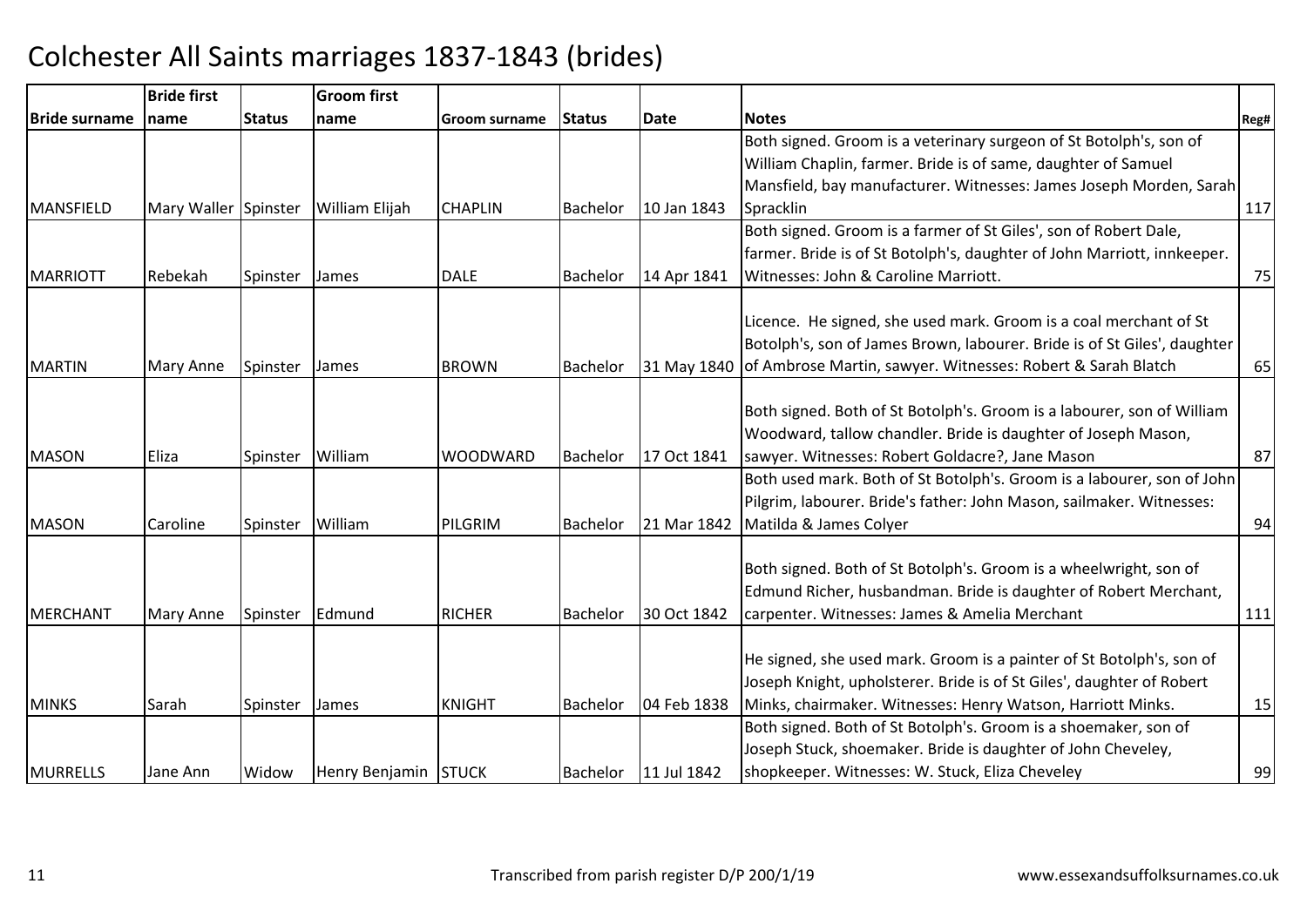|                       | <b>Bride first</b> |               | <b>Groom first</b> |                  |                 |             |                                                                         |              |
|-----------------------|--------------------|---------------|--------------------|------------------|-----------------|-------------|-------------------------------------------------------------------------|--------------|
| <b>IBride surname</b> | name               | <b>Status</b> | name               | Groom surname    | <b>Status</b>   | Date        | <b>Notes</b>                                                            | Reg#         |
|                       |                    |               |                    |                  |                 |             |                                                                         |              |
|                       |                    |               |                    |                  |                 |             | He signed, she used mark. Groom is a bricklayer of Barrack St, St       |              |
|                       |                    |               |                    |                  |                 |             | Botolph's, son of William Webb, bricklayer. Bride is of same, daughter  |              |
| <b>NASON</b>          | Mary               | Spinster      | Thomas             | <b>WEBB</b>      | Bachelor        | 08 Jul 1837 | of John Nason, carter. Witnesses: Rebecca Smith, John Challis           | $\mathbf{1}$ |
|                       |                    |               |                    |                  |                 |             |                                                                         |              |
|                       |                    |               |                    |                  |                 |             | Licence. He signed, she used mark. Groomis an innkeeper, son of         |              |
|                       |                    |               |                    |                  |                 |             | Mark Keymer, brasier. Bride is the daughter of Joseph Newton,           |              |
| <b>NEWTON</b>         | Anne               | Spinster      | Robert             | <b>KEYMER</b>    | Widower         | 25 Sep 1840 | bricklayer. Witnesses: William Henry Barnes, Eliza Newton               | 67           |
|                       |                    |               |                    |                  |                 |             |                                                                         |              |
|                       |                    |               |                    |                  |                 |             | Licence. Both signed. Groom is a surgeon of Leamington,                 |              |
|                       |                    |               |                    |                  |                 |             | Warwickshire, son of John Bligh, an Admiral in the Navy. Bride is of St |              |
|                       |                    |               |                    |                  |                 |             | Botolph's, daughter of Roger Nunn, surgeon. Witnesses: Lawrence &       |              |
|                       |                    |               |                    |                  |                 |             | Adelaide Nunn, Ellen Bligh, Sarah Bawtree, Ellen Nunn, Caroline Nunn,   |              |
| <b>NUNN</b>           | Elizabeth          | Spinster      | Richard            | <b>BLIGH</b>     | <b>Bachelor</b> | 07 Apr 1840 | Jane Nunn, George Bawtree and more.                                     | 62           |
|                       |                    |               |                    |                  |                 |             | Both used mark. Both of St Botolph's. Groom is a bricklayer, son of     |              |
|                       |                    |               |                    |                  |                 |             | William Williams, miller. Bride's father: William Osborne, labourer.    |              |
| <b>OSBORNE</b>        | Susan              | Spinster      | John               | <b>WILLIAMS</b>  | Bachelor        | 09 Nov 1840 | Witnesses: Jonathan Beal, Martha Golding                                | 71           |
|                       |                    |               |                    |                  |                 |             |                                                                         |              |
|                       |                    |               |                    |                  |                 |             | He signed, she used mark. Both of St Botolph's. Groom is a labourer,    |              |
|                       |                    |               |                    |                  |                 |             | son of Thomas Wyncol[le], labourer. Bride is daughter of William        |              |
| <b>OSBORNE</b>        | Emma               | Spinster      | William            | WYNCOL[EL]       | <b>Bachelor</b> | 04 Oct 1842 | Osborne, labourer. Witnesses: Thomas & Hannah Wyncol[le].               | 105          |
|                       |                    |               |                    |                  |                 |             |                                                                         |              |
|                       |                    |               |                    |                  |                 |             | He signed, she used mark. Both of St Botolph's. Groom is a porter, son  |              |
|                       |                    |               |                    |                  |                 |             | of John Jackaman, labourer. Bride is daughter of John Osborne,          |              |
| <b>OSBORNE</b>        | Mathaner           | Spinster      | John               | <b>JACKAMAN</b>  | Bachelor        | 02 Aug 1843 | chemist. Witnesses: John Hanes, Clarissa Osborne                        | 127          |
|                       |                    |               |                    |                  |                 |             | Both signed. Both of St Botolph's. Groom is a shoemaker, son of         |              |
|                       |                    |               |                    |                  |                 |             | Linnet Fieldgate, labourer. Bride is daughter of Robert Page,           |              |
| PAGE                  | Louisa             | Spinster      | Martin             | <b>FIELDGATE</b> | Widower         | 11 Apr 1843 | bricklayer. Witnesses: Charles & Mary Sherwood                          | 124          |
|                       |                    |               |                    |                  |                 |             | He signed, she used mark. Both of St Botolph's. Groom is a miller, son  |              |
|                       |                    |               |                    |                  |                 |             | of John Scott, farmer. Bride is daughter of Thomas Prestney, soap       |              |
| PARR                  | Ann                | Widow         | Benjamin           | <b>SCOTT</b>     | Widower         | 26 Sep 1841 | boiler. Witnesses: Mary & Edward Predam                                 | 86           |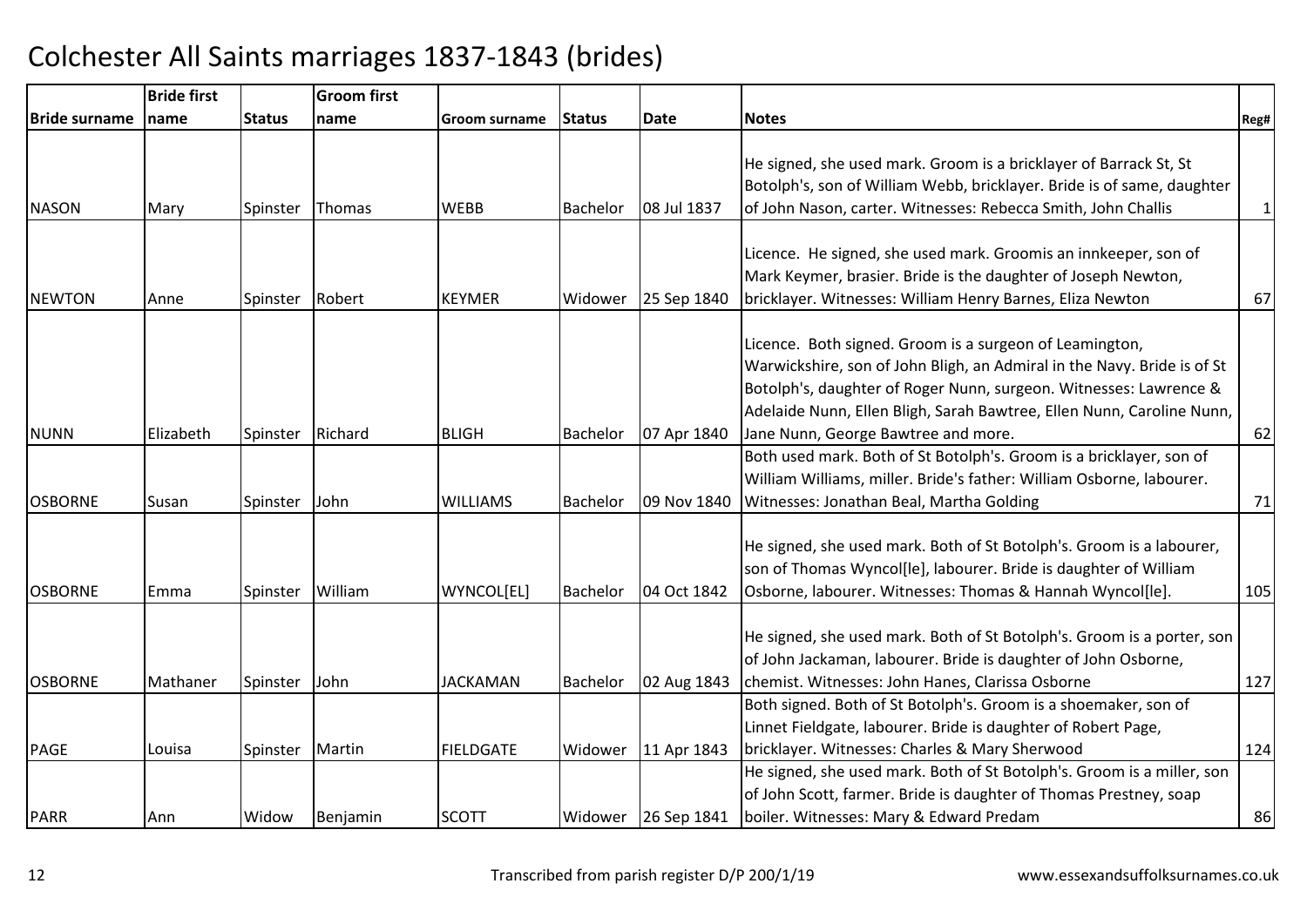|                      | <b>Bride first</b> |               | <b>Groom</b> first            |                 |                 |             |                                                                                                                                                                                                               |      |
|----------------------|--------------------|---------------|-------------------------------|-----------------|-----------------|-------------|---------------------------------------------------------------------------------------------------------------------------------------------------------------------------------------------------------------|------|
| <b>Bride surname</b> | name               | <b>Status</b> | name                          | Groom surname   | <b>Status</b>   | <b>Date</b> | <b>Notes</b>                                                                                                                                                                                                  | Reg# |
|                      |                    |               |                               |                 |                 |             | Licence. Both signed. Groom is a tailor of St Botolph's, son of Richard<br>Cubitt, upholsterer. Bride is of All Saints, daughter of Benjamin                                                                  |      |
| <b>PAYNE</b>         | Anne               | Widow         | Samuel                        | <b>CUBITT</b>   | Widower         | 31 Aug 1842 | Johnson, grocer. Witnesses: Sarah Cubitt, George Wright.                                                                                                                                                      | 104  |
| <b>PECK</b>          | Elizabeth          | Spinster      | Thomas                        | <b>MORTLOCK</b> | <b>Bachelor</b> | 03 May 1842 | Both signed. Groom is a bricklayer of St Botolph's, son of Peter<br>Mortlock, bricklayer. Bride is a minor of St Botolph's, daughter of<br>Thomas Peck, basket maker. Witnesses: Thomas & Sarah Peck          | 97   |
| <b>PECK</b>          | Sarah<br>Elizabeth | Spinster      | Edward                        | <b>CHAPMAN</b>  | Bachelor        | 07 Aug 1843 | Both signed. Groom is a sailor of Limehouse, Middlesex, son of<br>William Chapman, pilot. Bride is of St Botolph's. daughter of Thomas<br>Peck, basket maker. Witnesses: Thomas Peck, Mary Ann Pennick        | 129  |
| PEPPER               | Jane               | Spinster      | William                       | <b>BEAUMONT</b> | Widower         | 01 Dec 1842 | Both signed. Groom is a mariner of St Leonard's, son of John<br>Beaumont, mariner. Bride is of St Botolph's, daughter of Samuel<br>Pepper, grocer. Witnesses: Mary & Charles Lambert                          | 114  |
| <b>POSFORD</b>       | Hannah             | Spinster      | William                       | <b>PARKER</b>   | <b>Bachelor</b> | 19 Feb 1840 | Licence. Both signed. Groom is a tallow chandler of St James', son of<br>John Parker, tallow chandler. Bride is of this parish, daughter of John<br>Posford, farmer. Witnesses: Sarah & John Posford          | 59   |
| <b>PRESNEY</b>       | Mary               | Spinster      | David                         | <b>SCOTT</b>    | <b>Bachelor</b> | 02 Jun 1839 | He signed, she used mark. Both of St Botolph's. Groom is a tailor, son<br>of Benjamin Scott, miller. Bride is daughter of John Presney, tanner.<br>Witnesses: Hannah Curraston?, William Fincham              | 45   |
| PRIOR                | Matilda            | Spinster      | Zachariah                     | <b>WARREN</b>   | <b>Bachelor</b> | 15 Oct 1838 | Both used mark. Both of St Botolph's. Groom is a shoemaker, son of<br>James Warren, shoemaker. Bride is daughter of Robert Prior,<br>gardener. Witnesses: John [ST]arbutt, Mary Rayment.                      | 30   |
| PROUD                | Sarah<br>Hannah    |               | Spinster George William MASON |                 | Bachelor        | 29 Oct 1843 | Registrars Certificate. Both signed. Groom is a carpenter. Both of<br>Magdalen St. Groom's father: William Mason, smith. Bride's father:<br>William Proud, mariner. Witnesses: Amelia Banister, Richard Proud | 132  |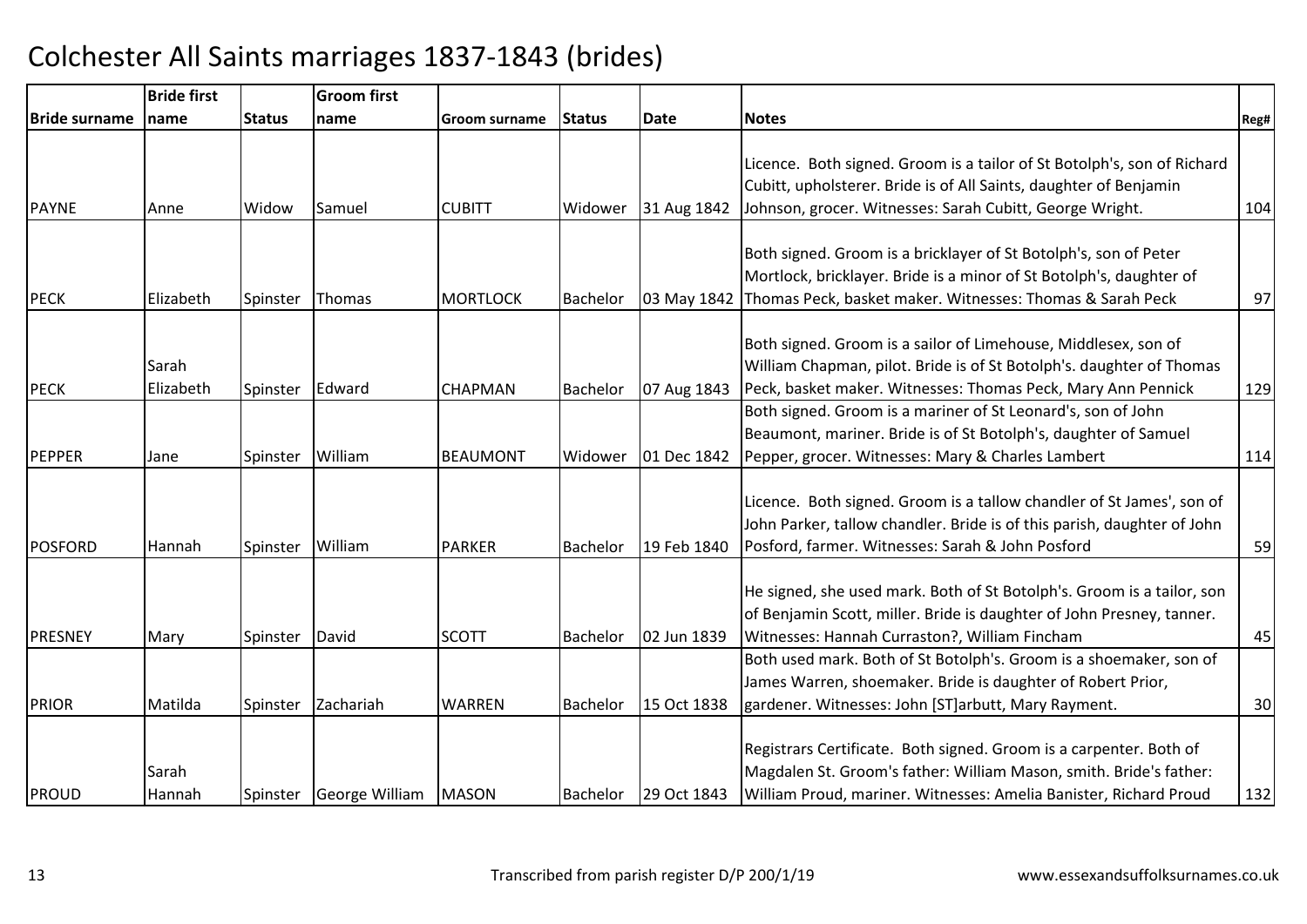|                      | <b>Bride first</b> |               | <b>Groom first</b> |                 |                 |                     |                                                                          |      |
|----------------------|--------------------|---------------|--------------------|-----------------|-----------------|---------------------|--------------------------------------------------------------------------|------|
| <b>Bride surname</b> | Iname              | <b>Status</b> | name               | Groom surname   | <b>Status</b>   | <b>Date</b>         | <b>Notes</b>                                                             | Reg# |
|                      |                    |               |                    |                 |                 |                     |                                                                          |      |
|                      |                    |               |                    |                 |                 |                     | He signed, she used mark. Both of St Botolph's. Groom is a               |      |
|                      |                    |               |                    |                 |                 |                     | shoemaker, son of John [ST]arbutt, labourer. Bride is daughter of        |      |
| RAYMENT              | Mary               | Spinster      | John               | [ST]ARBUTT      | Bachelor        | 15 Oct 1838         | Thomas Rayment, farmer. Witnesses: Zachariah Warren, Matilda Prior       | 31   |
|                      |                    |               |                    |                 |                 |                     |                                                                          |      |
|                      |                    |               |                    |                 |                 |                     | Both signed. Groom is a minor, tilemaker of St Botolph's, son of         |      |
|                      |                    |               |                    |                 |                 |                     | William Upsher, tilemaker. Bride is a minor of St Nicholas', daughter of |      |
| <b>RUDKIN</b>        | Phoebe             | Spinster      | James              | <b>UPSHER</b>   | <b>Bachelor</b> | 15 May 1840         | Abraham Rudkin, labourer. Witnesses: Joseph Rudkin, Eliza Bateman        | 64   |
|                      |                    |               |                    |                 |                 |                     | Licence. Both signed. Groom is a chemist & druggist of St Peter's, son   |      |
|                      |                    |               |                    |                 |                 |                     | of Thomas Edwards, surgeon. Bride is of this parish, daughter of         |      |
|                      |                    |               |                    |                 |                 |                     | Robert Salmon, wine merchant. Witnesses: Robert Salmon, James            |      |
| <b>SALMON</b>        | Sarah Ann          | Spinster      | Allen Thomas       | <b>EDWARDS</b>  | <b>Bachelor</b> | 14 Sep 1841         | Farren, Richard Coleman, Robert Henry Salmon, Emma Jane Salmon.          | 84   |
|                      |                    |               |                    |                 |                 |                     |                                                                          |      |
|                      |                    |               |                    |                 |                 |                     | Both signed. Both minors, both of St Botolph's. Groom is the son of      |      |
|                      |                    |               |                    |                 |                 |                     | John Thurston, shoemaker. Bride is the daughter of John Sanders,         |      |
| <b>SANDERS</b>       | Elizabeth          | Spinster      | Frederick          | <b>THURSTON</b> | <b>Bachelor</b> | 26 Aug 1838         | chandler. Witnesses: John Thurston, Harriet Cater                        | 27   |
|                      |                    |               |                    |                 |                 |                     |                                                                          |      |
|                      |                    |               |                    |                 |                 |                     | Both used mark. Groom is a bricklayer of St Botolph's, son of William    |      |
|                      |                    |               |                    |                 |                 |                     | Coats, bricklayer. Bride is a minor of St Botolph's, daughter of David   |      |
| <b>SERGEANT</b>      | Elizabeth          | Spinster      | William            | <b>COATS</b>    | <b>Bachelor</b> | 06 Nov 1842         | Sergeant, labourer. Witnesses: Samuel Sparrow Bacon, Mary Bacon          | 112  |
|                      |                    |               |                    |                 |                 |                     |                                                                          |      |
|                      |                    |               |                    |                 |                 |                     | Both used mark. Both of St Botolph's. Groom is a chimney sweeper,        |      |
|                      |                    |               |                    |                 |                 |                     | son of Joseph Elkines, collar maker. Bride is daughter of Robert         |      |
| <b>SERGENT</b>       | Eliza              | Widow         | Henry              | <b>ELKINES</b>  | Widower         | 05 Mar 1843         | Panifer, porter. Witnesses: Samuel Bacon, Anne Ashby                     | 119  |
|                      |                    |               |                    |                 |                 |                     |                                                                          |      |
|                      |                    |               |                    |                 |                 |                     | Both signed. Both of St Botolph's. Groom is a labourer, son of William   |      |
|                      |                    |               |                    |                 |                 |                     | Linnett, collar maker. Bride is daughter of Thomas Simmons,              |      |
| <b>SIMMONS</b>       | Phoebe             | Spinster      | Thomas             | <b>LINNETT</b>  |                 | Widower 11 Nov 1839 | carpenter. Witnesses: Jemima Simmons, Isaac Stokeley                     | 53   |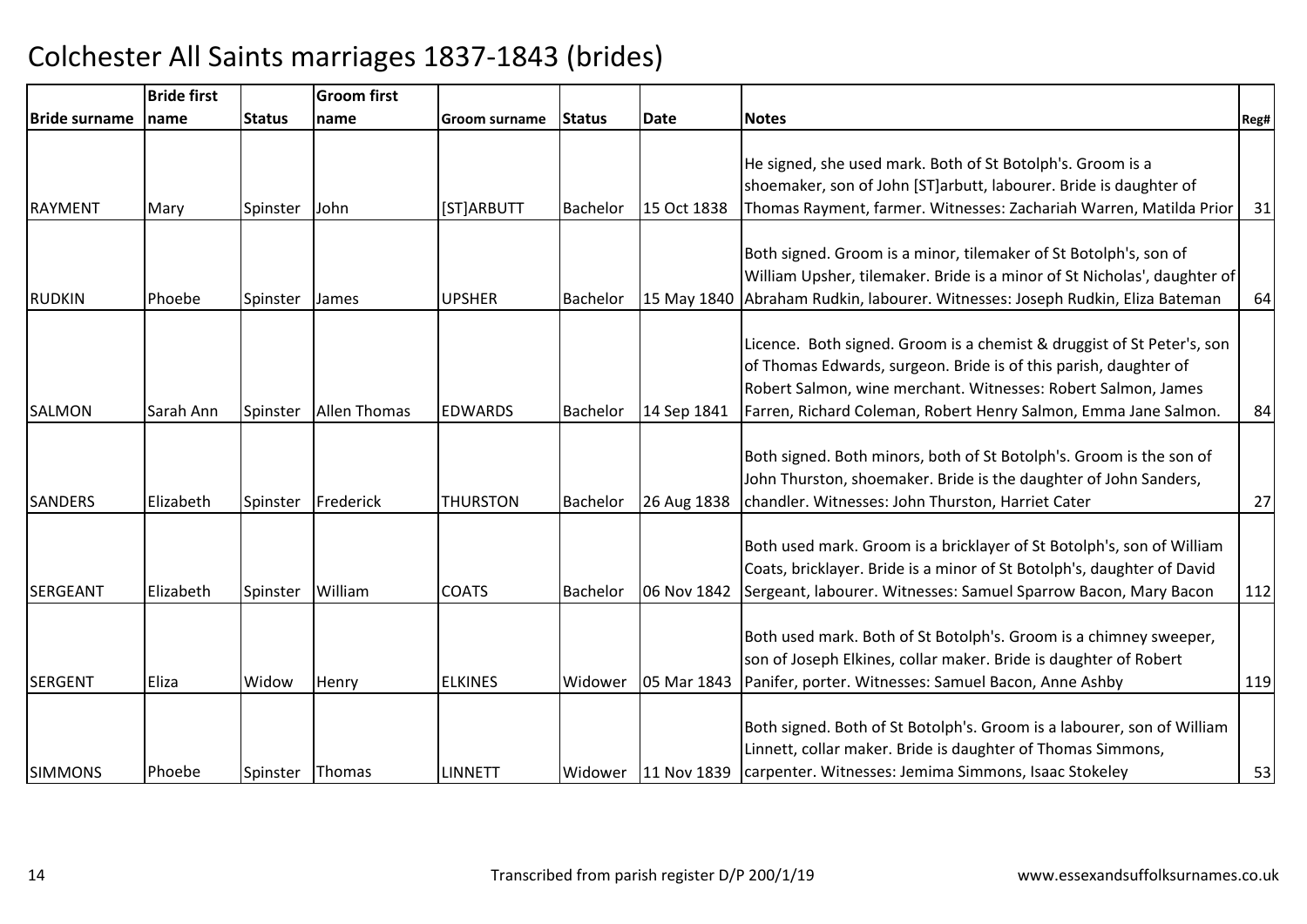|                      | <b>Bride first</b> |               | <b>Groom first</b>    |               |                 |             |                                                                          |      |
|----------------------|--------------------|---------------|-----------------------|---------------|-----------------|-------------|--------------------------------------------------------------------------|------|
| <b>Bride surname</b> | name               | <b>Status</b> | <b>name</b>           | Groom surname | <b>Status</b>   | <b>Date</b> | Notes                                                                    | Reg# |
|                      |                    |               |                       |               |                 |             | Licence. Both signed. Groom is a grocer of St Botolph's, son of William  |      |
|                      |                    |               |                       |               |                 |             | Pearce, farmer. Bride is of St Nicholas', daughter of William Stammers,  |      |
|                      |                    |               |                       |               |                 |             | miller. Witnesses: Jane Eleanor Stockbridge, Thos. Blyth, Mary Ann       |      |
| <b>SIMPSON</b>       | Matilda            | Spinster      | Frederick             | <b>PEARCE</b> | <b>Bachelor</b> | 30 Nov 1841 | Pearce.                                                                  | 90   |
|                      |                    |               |                       |               |                 |             | Both used mark. Groom is a gardener of Layer de la Haye, son of          |      |
|                      |                    |               |                       |               |                 |             | William Munson, gardener. Bride is of St Botolph's St, daughter of       |      |
| <b>SMITH</b>         | Phoebe             | Spinster      | George                | <b>MUNSON</b> | <b>Bachelor</b> | 15 Feb 1838 | John Smith, labourer. Witnesses: Edward Willis, Elibeth Bacon            | 17   |
|                      |                    |               |                       |               |                 |             |                                                                          |      |
|                      |                    |               |                       |               |                 |             | Both signed. Groom is a chimney sweeper of St Nicholas', son of John     |      |
|                      |                    |               |                       |               |                 |             | Wallis, chimney sweeper. Bride is of St Botolph's, daughter of Thomas    |      |
| <b>SMITH</b>         | Mary Anne          | Spinster      | William               | <b>WALLIS</b> | <b>Bachelor</b> | 05 Dec 1842 | Smith, confectioner. Witnesses: Thomas Smith, Jane Underwood             | 115  |
|                      |                    |               |                       |               |                 |             | Both signed. Groom is a gentleman of Battersea, son of John Thomas       |      |
|                      |                    |               |                       |               |                 |             | Betts, gent. Bride is the daughter of William Sparling, solicitor.       |      |
|                      |                    |               |                       |               |                 |             | Witnesses: Mary Hardy, J? Francis, Helen M.Sparling, W?Sparling,         |      |
|                      | Julia              |               |                       |               |                 |             | Esther Betts, John Betts, W.Sparling Jun'r, Magdalena Malden,            |      |
| <b>SPARLING</b>      | Wildman            | Spinster      | William               | <b>BETTS</b>  | <b>Bachelor</b> | 30 Mar 1843 | Thos.Sparling.                                                           | 121  |
|                      |                    |               |                       |               |                 |             |                                                                          |      |
|                      |                    |               |                       |               |                 |             | Licence. Both signed. Groom is a hozier of St Runwald's, son of          |      |
|                      |                    |               |                       |               |                 |             | Samuel Rayner, farmer. Bride is of this parish, daughter of John         |      |
|                      |                    |               |                       |               |                 |             | Spurling, painter. Witnesses: Jno & Emma Spurling, Emma Phillips, Ann    |      |
| SPURLING             | Sarah              | Spinster      | <b>Richard Sadler</b> | <b>RAYNER</b> | Widower         | 24 Oct 1843 | Glanfield, C.S? Phillip, H.J?Spurling, Geo.Glanfield, Eliza Spurling.    | 131  |
|                      |                    |               |                       |               |                 |             | He signed, she used mark. Both of St Botolph's. Groom is a tailor, son   |      |
|                      |                    |               |                       |               |                 |             | of Edward Smith, tailor. Bride is daughter of George Stannard,           |      |
| STANNARD             | Lucy               | Spinster      | Edward                | <b>SMITH</b>  | Bachelor        | 02 Apr 1843 | labourer. Witnesses: George & Eliza Parish                               | 122  |
|                      |                    |               |                       |               |                 |             |                                                                          |      |
|                      |                    |               |                       |               |                 |             | She signed, he used mark. Groom is a lime burner of St Botolph's, son    |      |
|                      |                    |               |                       |               |                 |             | of Robert Taylor, malster. Bride is of same, daughter of Thomas Strutt,  |      |
| <b>STRUTT</b>        | Harriett           | Spinster      | <b>John</b>           | <b>TAYLOR</b> | Widower         |             | 25 Dec 1843   painter. Witnesses: Thomas Parsons Strutt, Mary Ann Strutt | 134  |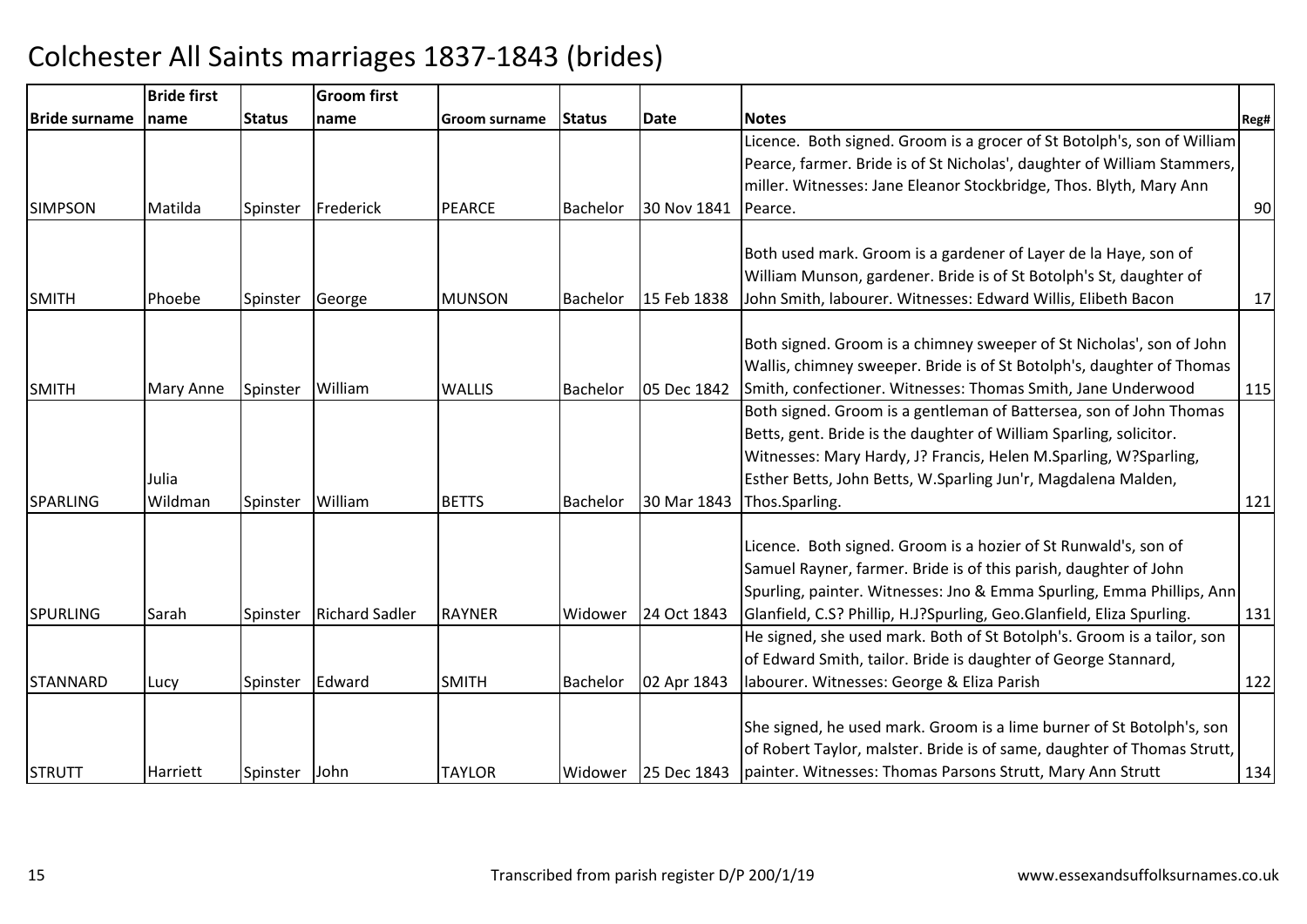|                      | <b>Bride first</b> |               | <b>Groom first</b>   |                 |                 |             |                                                                          |      |
|----------------------|--------------------|---------------|----------------------|-----------------|-----------------|-------------|--------------------------------------------------------------------------|------|
| <b>Bride surname</b> | Iname              | <b>Status</b> | name                 | Groom surname   | Status          | <b>Date</b> | <b>Notes</b>                                                             | Reg# |
|                      |                    |               |                      |                 |                 |             | He signed, she used mark. Groom is a silk weaver of St Botolph's, son    |      |
|                      |                    |               |                      |                 |                 |             | of William Overton Elson, silk weaver. Bride is of same, daughter of     |      |
|                      |                    |               |                      |                 |                 |             | James Newman, bricklayer. Witnesses: Samuel Maynard, Mahala              |      |
| <b>STUDD</b>         | Mary Ann           | Widow         | William              | <b>ELSON</b>    | Widower         | 23 Mar 1840 | <b>IEIson</b>                                                            | 61   |
|                      |                    |               |                      |                 |                 |             | Both signed. Groom is a baker, son of James Secret, bricklayer. Bride's  |      |
|                      |                    |               |                      |                 |                 |             | father: William Totham, butcher. Witnesses: William Totham, Ellen        |      |
| <b>TOTHAM</b>        | Eliza              | Spinster      | George               | <b>SECRET</b>   | <b>Bachelor</b> | 15 Jan 1843 | Gay                                                                      | 118  |
|                      |                    |               |                      |                 |                 |             |                                                                          |      |
|                      |                    |               |                      |                 |                 |             | Both used mark. Groom is a labourer of Greensted, son of William         |      |
|                      |                    |               |                      |                 |                 |             | Carey, labourer. Bride is St Botolph's, daughter of William Raven,       |      |
| <b>TURNER</b>        | Sarah              | Widow         | Thomas               | <b>CAREY</b>    | Widower         | 15 Jul 1838 | labourer. Witnesses: Michael Can[ns]ell, James Fenning                   | 21   |
|                      |                    |               |                      |                 |                 |             |                                                                          |      |
|                      |                    |               |                      |                 |                 |             | Licence. Both signed. Groom is a surgeon of Queen St, Colchester, son    |      |
|                      |                    |               |                      |                 |                 |             | of Roger Nunn, surgeon. Bride is of New Olivers, Stanway, daughter of    |      |
|                      |                    |               |                      |                 |                 |             | Thomas Joseph Turner esqr. Witnesses: Mary Anne & Adelaide Susan         |      |
|                      | Jane               |               |                      |                 |                 |             | Nunn, George Bawtree, John Bax, Jane Bax, Elizabeth Bligh, Richard       |      |
| <b>TURNER</b>        | Theophila          | Spinster      | <b>Roger Sturley</b> | <b>NUNN</b>     | <b>Bachelor</b> | 28 Feb 1842 | Bligh and others.                                                        | 93   |
|                      |                    |               |                      |                 |                 |             |                                                                          |      |
|                      |                    |               |                      |                 |                 |             | Licence. Both signed. Both of St Botolph's. Groom is a gardener, son     |      |
|                      |                    |               |                      |                 |                 |             | of William Barfield, labourer. Bride's father: William Barker? or        |      |
| <b>WARD</b>          | Frances            | Widow         | John                 | <b>BARFIELD</b> | Widower         | 06 Jun 1841 | Baker?, farmer. Witnesses: Joseph Jennings, Mary Barnes                  | 80   |
|                      |                    |               |                      |                 |                 |             | Both signed. [Could be Selena Cob ]. Groom is a gardener of St           |      |
|                      |                    |               |                      |                 |                 |             | Botolph's, son od Isaac Shead, gardener. Bride is of same, daughter of   |      |
|                      | Sarah              |               |                      |                 |                 |             | James Warren, husbandman. Witnesses: James Robert Warren, Selena         |      |
| <b>WARREN</b>        | Harriett           | Spinster      | Alfred               | <b>SHEAD</b>    | Bachelor        | 24 Dec 1839 | Cole                                                                     | 56   |
|                      |                    |               |                      |                 |                 |             |                                                                          |      |
|                      |                    |               |                      |                 |                 |             | He signed, she used mark. Rector also had Wyatt. Both of St              |      |
|                      |                    |               |                      |                 |                 |             | Botolph's. Groom is a miller, son of John Scott, farmer. Bride's father: |      |
| <b>WAYATT</b>        | Mary               | Widow         | Benjamin             | <b>SCOTT</b>    | Widower         | 25 Dec 1838 | George Sharpe, labourer. Witnesses: Hannah Miles, James Fenning          | 34   |